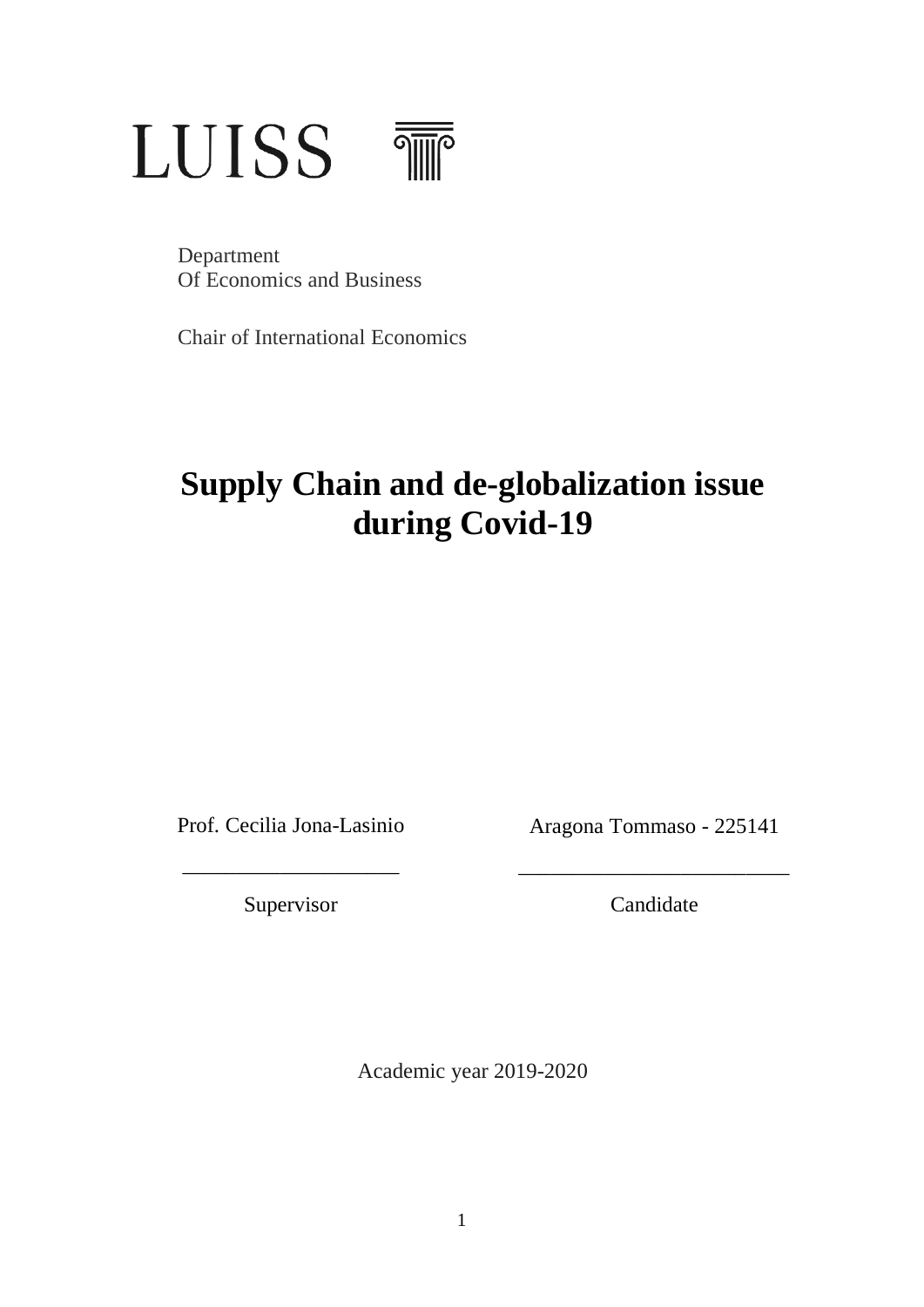# **Table of Content**

| $1_{\cdot}$ |  |
|-------------|--|
|             |  |
| 2.          |  |
|             |  |
|             |  |
| 3.          |  |
|             |  |
|             |  |
| 4.          |  |
| 5.          |  |
| 6.          |  |
|             |  |
|             |  |
|             |  |
|             |  |
| 7.          |  |
| 8.          |  |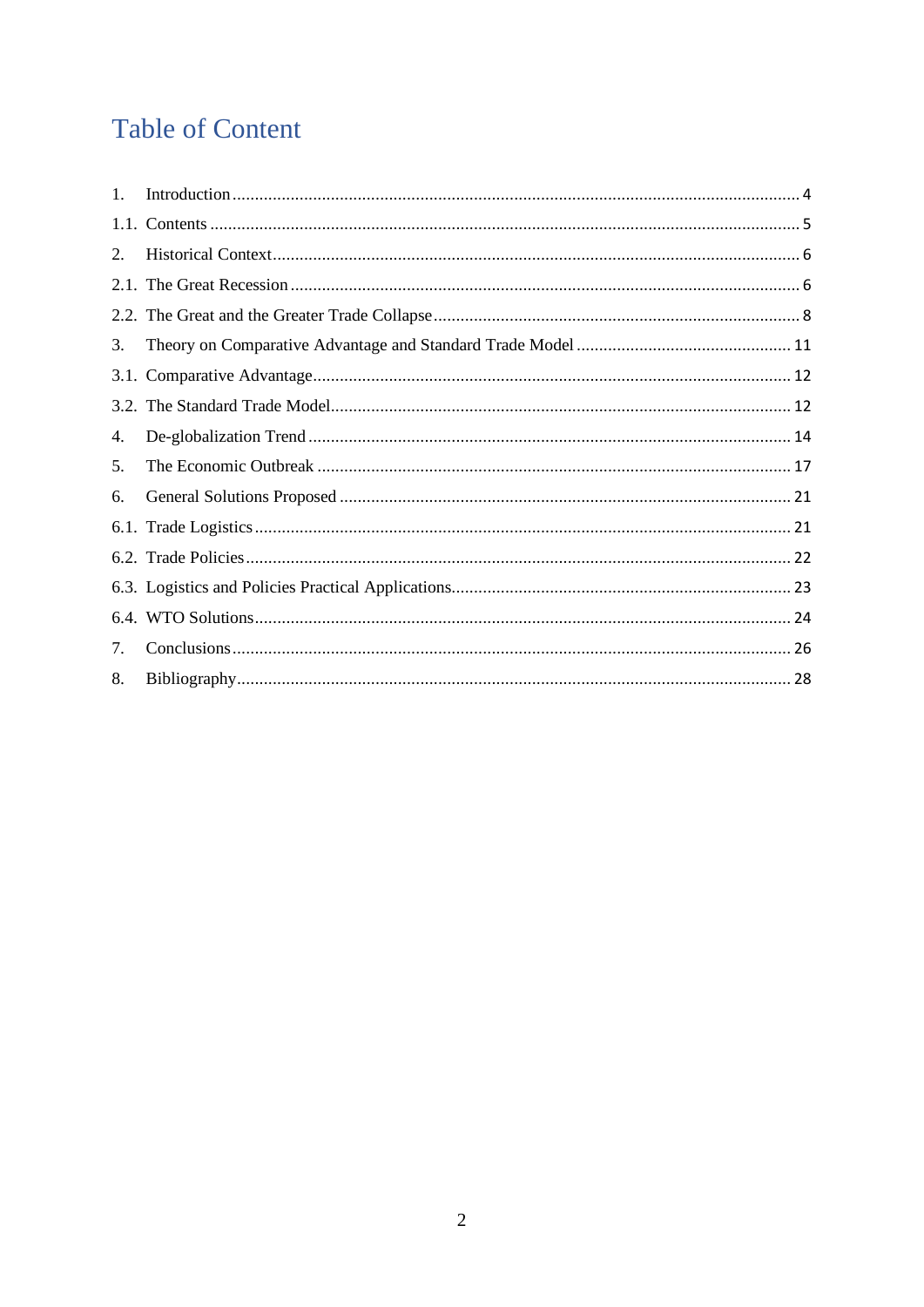### Abstract

The Covid-19 plague took most of the world by surprise. Since the first cases in China in December 2019, the virus began to spread rapidly from country to country posing a serious healthcare threat. Governments responded issuing lockdowns and transportation restrictions, with diverse actuation polices and times, trying to avoid a contagious wave that could have paralysed the world.

The first measures, while generally effective from a sanitary point of view, came with some costs: the bulk of manpower was at home, unable both to work and to consume while simultaneously incapable to produce and supply. Side-by-side the health crisis was rising an economic disaster similar and more devastating than the Great Recession.

This thesis deals with Global Value Chains and their struggle to keep up with the Covid crisis, which brought up deglobalization ideas to strengthen the modern economic system against exogenous shocks.

Starting by analysing the progression of the virus and its influence on international trade, the effectiveness of a full interdependence between countries in uncertain times will be discussed. Arguments against globalization will be compared with the current economic trend to explore different points of view, trying to highlight weaknesses and risky elements of a globally connected world and possible new trends of international economy to mitigate them.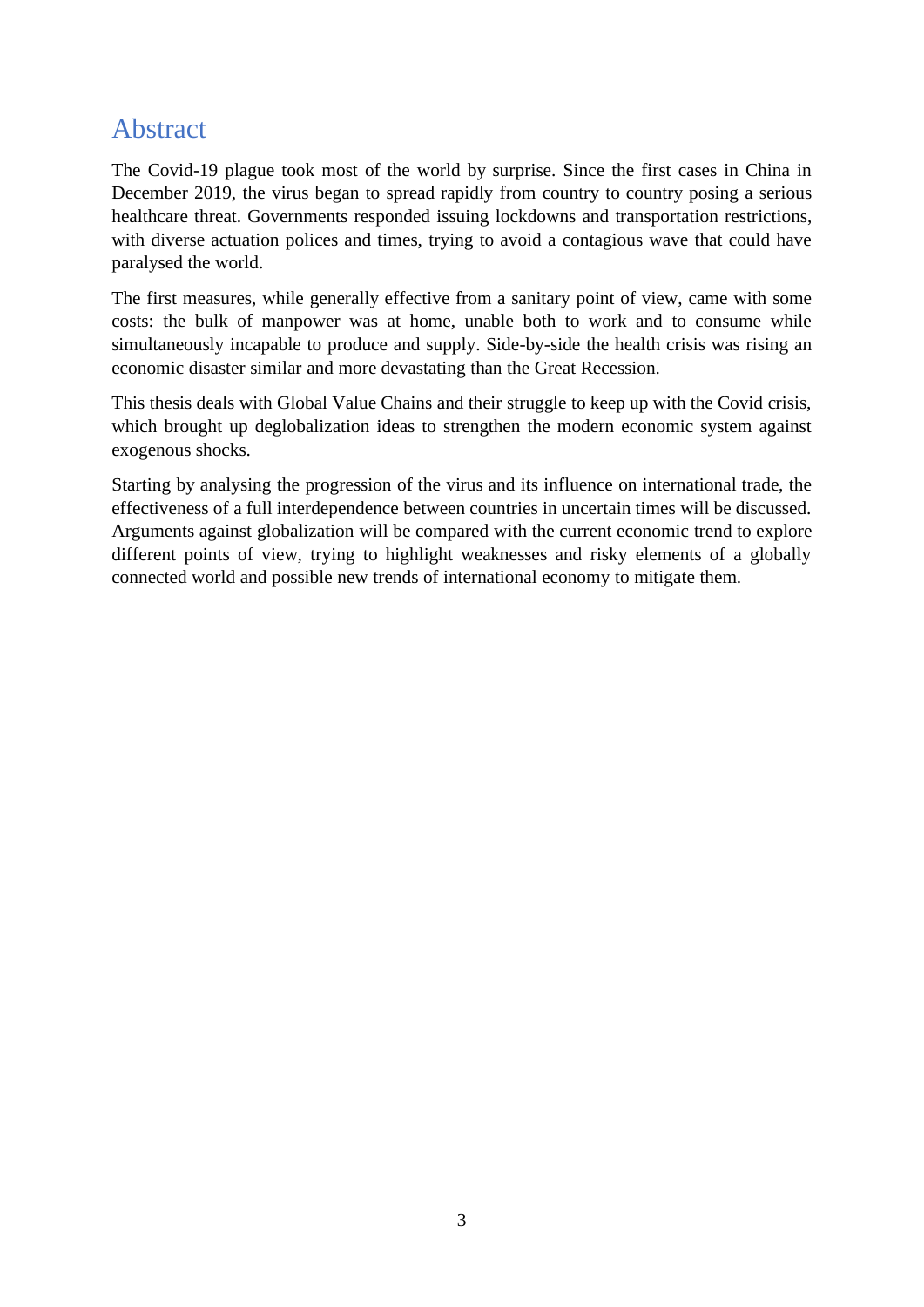### <span id="page-3-0"></span>1. Introduction

The COVID-19 pandemic is causing humanity to suffer all around the world. We find ourselves fighting against an invisible health threat, that requires immediate, joint and swift intervention. Reaching global scale, it is imperative that the crisis is resolved before polluting other areas under humans' domain. It is well known that healthcare and the economic system are closely connected: COVID-19 is most definitely spreading economic suffering worldwide. The virus may in fact be as contagious economically as it is medically.

Indeed, the current Globalized World, from an economic standpoint, can operate thanks to trade. Nations and their inhabitants, can focus in producing and specializing in what they know best, proceeding then in exporting excesses of production and importing goods they might be lacking. This concept led to modern Global Value Chains, where the final sold good encapsulates the contribution of every Country it passed through.

The contagion between health and economy through Value Chains is inevitable and had catastrophic consequences: "*The coronavirus pandemic led to a 3% drop in global trade values in the first quarter of 2020. The downturn is expected to accelerate in the second quarter, according to UNCTAD forecasts, which project a quarter-on-quarter decline of 27%*<sup>1</sup> *.*"



*Figure 1 World merchandise trade volume, 2000-2022, Source WTO Secretariat*

To slow the spread of the disease, governments around the world have imposed draconian containment policies – what the IMF has called "The Great Lockdown".

<sup>1</sup> *COVID-19 triggers marked decline in global trade, new data shows,* United Nations Conference on Trade and Development, May 202[0 https://unctad.org/en/pages/newsdetails.aspx?OriginalVersionID=2369](https://unctad.org/en/pages/newsdetails.aspx?OriginalVersionID=2369)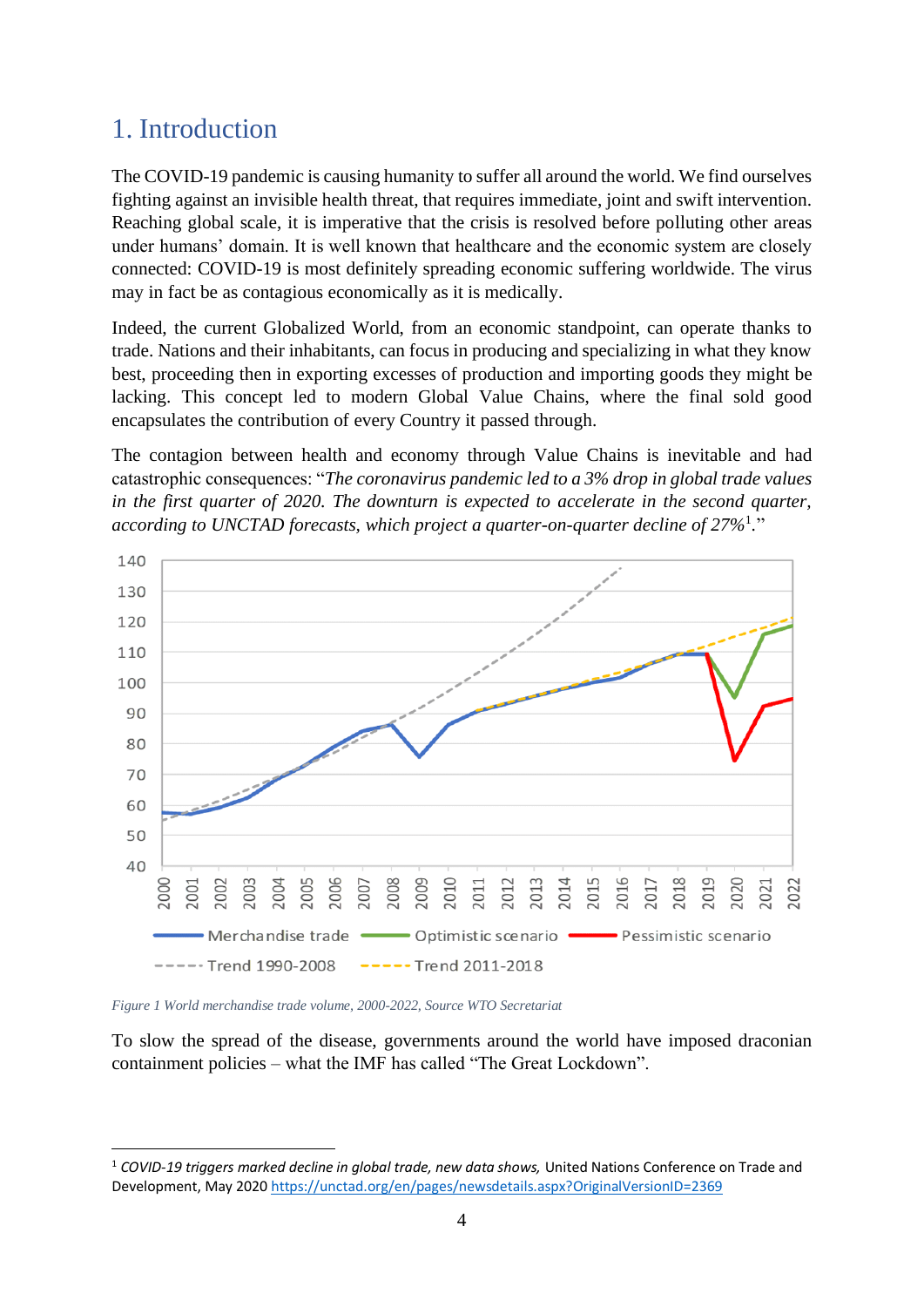Restrictions on our economic, personal, and social lives have become necessary. The pandemic has changed the world faster than most expected and in ways few anticipated.<sup>2</sup>

Controlling the epidemic means 'flattening the epidemiologic curve'. A flatter curve saves lives, both directly (fewer get ill and so fewer die) and indirectly, since it avoids bottlenecks in the healthcare system that typically result in suboptimal treatment.

When the epidemic was starting to going global, restrictions and government procedures situation (such as domestic and transnational transport restrictions and lockdowns), put in place to face the abnormal seemed outdated and sometimes overdone and under the opinion of some, unfit to solve definitively the issue, while surely being economically disruptive.

The COVID-19 pandemic is comparable to the Great Depression of 2008-9, as they both induced protectionist policies in the form of trade restrictions and tariffs, discriminating against foreign commercial interests.

Opinions are on the rise pointing at globalization as a vector for the contagion, opposing the Value Chains system and suggesting a turn-back. The question to be asked is "should governments react to sharp falls in national income and the prospect of a second global wave of COVID-19 by turning inward and further weakening cross-border commercial ties?"<sup>3</sup>

### <span id="page-4-0"></span>1.1. Contents

The thesis starts by analysing the historical framework of the Great Depression of 2008-9, highlighting its similarities and differences with the COVID-19 economic crisis (Chapter 2). Then a synthesis of Global Supply Chain mechanisms is reported (Chapter 3) to introduce the analysis of main impacts due to COVID pandemic effects (Chapter 4). As we will see, the aforementioned crisis marked the beginning of trends against globalization in the economic world, that will be reviewed in more details in Chapter 5. Starting from these ideas, some midterm measures with possible mitigation effects to exit the global economic crisis are reported in Chapter 6.

<sup>2</sup> Baldwin, R. and Evenett, S., *COVID-19 and Trade Policy: Why Turning Inward Won't Work*, VoxEU, April 2020

<sup>3</sup> Ibidem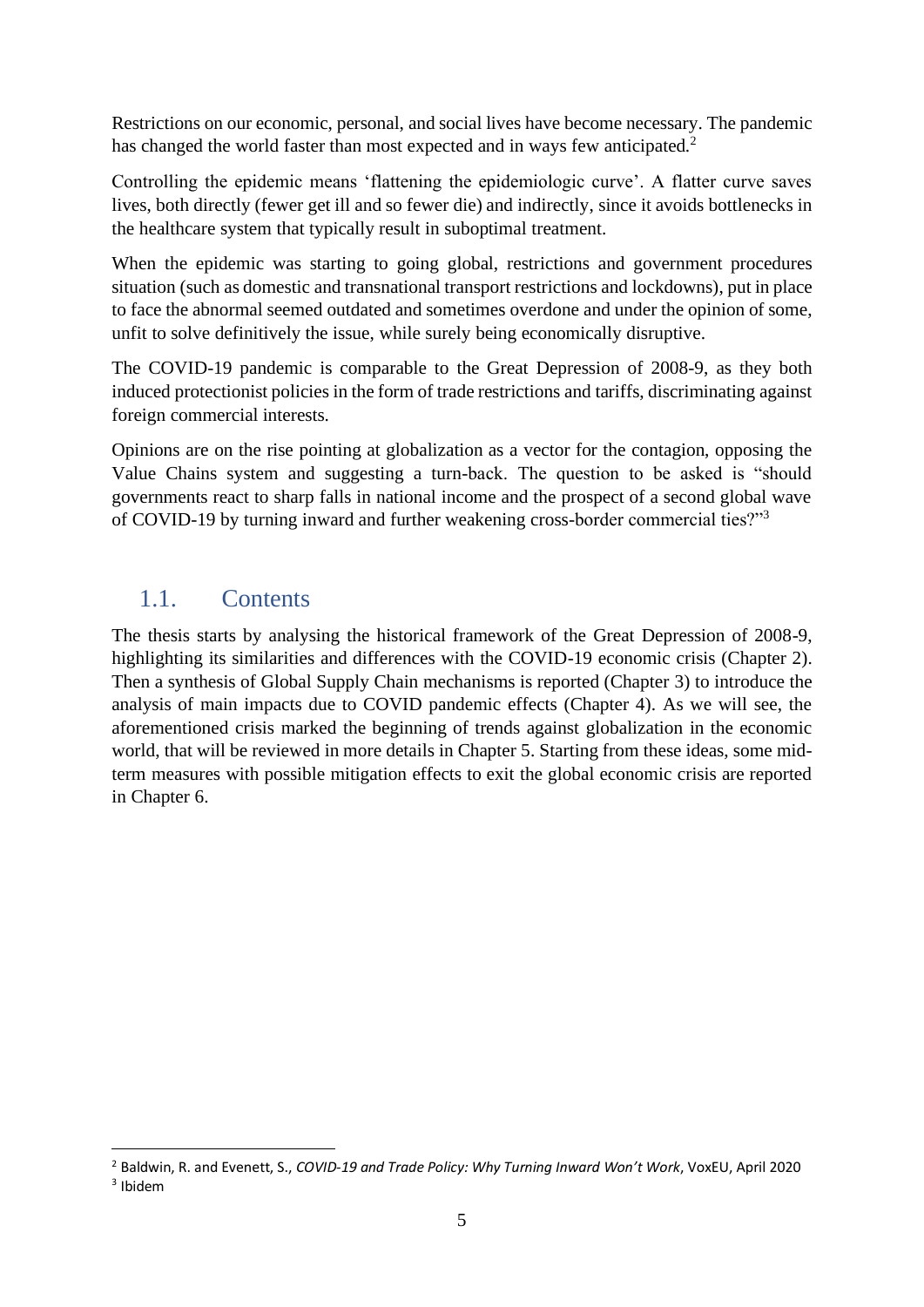# <span id="page-5-0"></span>2. Historical Context

COVID-19 was first seen as a China shock, then as an Asian regional shock. It is now clear that the virus travelled rapidly outside the Asian continent, reaching the size of a worldwide pandemic and now we are facing a global and common shock. Last time the world suffered a global shock was in the aftermath of Lehman's collapse in September 2008.

### <span id="page-5-1"></span>2.1. The Great Recession

"The economic shock of the COVID-19 pandemic inevitably invites comparisons to the global financial crisis of 2008-09: governments have intervened with monetary and fiscal policy to counter the downturn and provide temporary income support to businesses and households."<sup>4</sup>

The Subprime Crisis burst out in August 2007. What was thought to be a financial crisis regionalized in North America, during the course of a year lead to a global downfall in the financial sector.

As exports and imports plummeted, the rest of the world waited, witnessing the shock that would have thrown the economic system to the crisis that we now know as the Great Recession. The mismanaging by the US Fed and the "wait-and-see" approach by other Nations was detrimental for economy and trade.

At its through in May 2009, world merchandise trade volume had declined 16 percent from the level in October 2008. Annual average merchandise trade volume dropped 12.8 percent yearon-year in 2009. By comparison, global GDP dropped 1.7 percent in 2009, only about oneseventh of the percentage decline in trade. It took only four months for merchandise trade to plunge from a high in October 2008 to a low in February 2009 but roughly 18 months to steadily return, in July 2010, to its precrisis level.

<sup>4</sup> *Trade set to plunge as COVID-19 pandemic upends global economy,* World Trade Organization, April 2020 [https://www.wto.org/english/news\\_e/pres20\\_e/pr855\\_e.htm](https://www.wto.org/english/news_e/pres20_e/pr855_e.htm)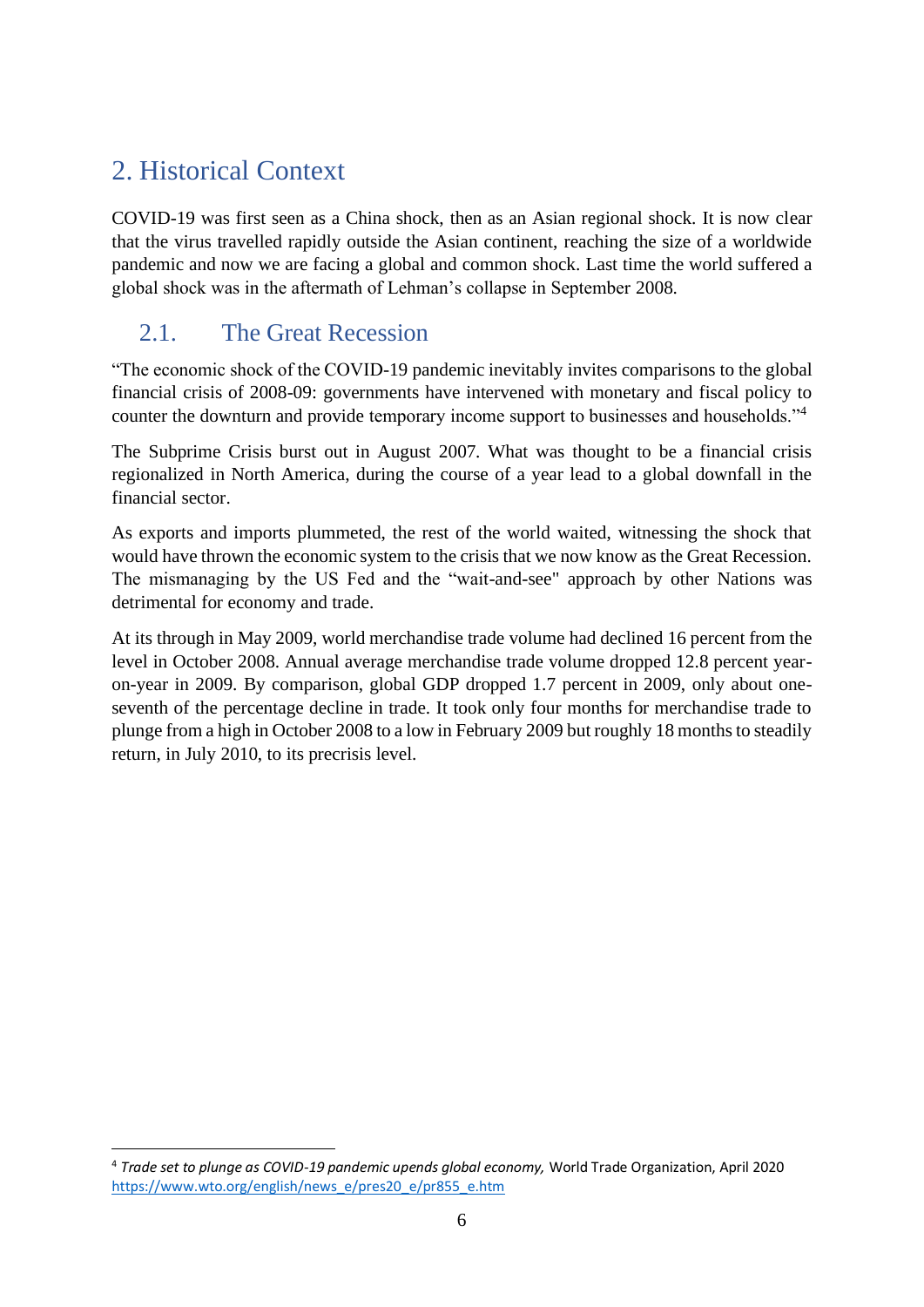### World trade in goods fell faster and steeper than world GDP during the 2008-10 financial crisis



#### *Figure 2 Value of goods in world trade, Source World Trade Monitor*

The current pandemic is different, economically speaking, from other pandemics occurred at global scale. Previous pandemics hit nations that were – at the time – far less economically dominant, and those pandemics were far smaller; the number of COVID-19 cases is at least eight or nine times larger than the number of SARS cases.

The COVID-19 outbreak was triggered in December 2019 in the city of Wuhan, which is in the Hubei province of China. As the virus continued to spread across the world, the World Health Organization (WHO) has declared a public health emergency of international concern to coordinate international responses to the disease. Restrictions on movement and social distancing to slow the spread of the disease have meant that labour supply, transport and travel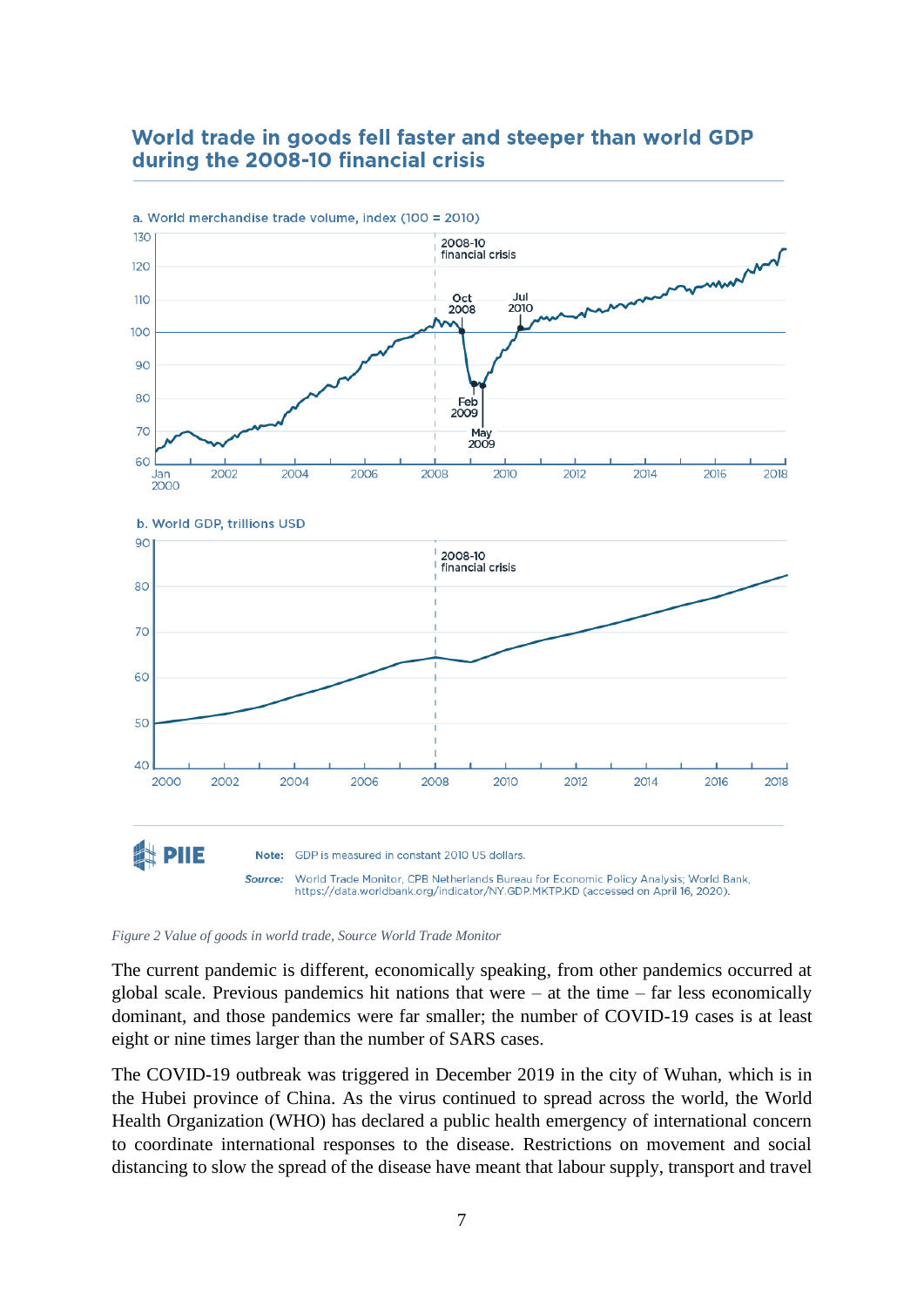have been directly affected in ways they were not, during the Subprime Crisis. Whole sectors of national economies have been shut down, including hotels, restaurants, non-essential retail trade, tourism and significant shares of manufacturing. In the automotive sector, Toyota, Renault, Hyundai, Volkswagen and Volvo faced a one-month complete shutdown and car sales have shuddered to a near-halt, the industry could be going bankrupt.<sup>5</sup>

"Continental, one of the world's largest car parts maker and which makes everything from brakes to radios to augmented reality windscreens, said dozens of its 2,300 automotive suppliers were on the brink of collapse"<sup>6</sup>

The coronavirus pandemic led to a 3% drop in global trade values in the first quarter of 2020 and the future doesn't seem so bright. According to the Organization for Economic Cooperation and Development (OECD) each month of strict containment measures will knock two percentage points off annual GDP growth in OECD economies.<sup>7</sup>

Realistic prospects put global trade in 2020 falling between 13% and 32%, with some recovery in 2021<sup>8</sup> . Compared with the 2008-9 financial crisis, the turnback will be slower due to the scale and the nature of the pandemic. Moreover, the global economy was already in trouble when COVID-19 struck. Global growth in 2021 is projected to rebound to 5.8 per cent<sup>9</sup> on the best-case scenario that the health emergency is faced quickly.

The economic shutdown may be reversed if economies could reopen quickly. But because economies are so interconnected, the risk of global trade to not pick up still remains. If the pandemic is protracted, a U or L-shaped recovery, or even a second Great Depression may be on the horizon.

### <span id="page-7-0"></span>2.2. The Great and the Greater Trade Collapse

In today's COVID Crisis, we have all the makings of the 2008-2009 demand side shock, but topping that with a massive, supply-side shocks across most sectors of most major economies.

The supply-side 'lightning strike' is not limited to one sector, or to one geography. The virus – or more precisely, the government containment policies meant to combat COVID – is keeping workers away from work, and consumers away from consumption in a very direct, sudden, and synchronised manner. Production in almost all sectors has been shut down or severely curtailed. China's manufacturing may be on the mend, but easing the supply-side constraints brings it up against the demand-side shock.

<sup>5</sup> Financial Times, *Weakest link in supply chain threatens car industry revival,* April 2020, <https://www.ft.com/content/9d3b2243-5e26-4890-918f-ec1daee33ffb>

<sup>6</sup> Ibidem

<sup>7</sup> *COVID-19: How far will global merchandise trade fall?,* Peterson Institute for International Economics, April 202[0 https://www.piie.com/blogs/trade-and-investment-policy-watch/covid-19-how-far-will-global](https://www.piie.com/blogs/trade-and-investment-policy-watch/covid-19-how-far-will-global-merchandise-trade-fall)[merchandise-trade-fall](https://www.piie.com/blogs/trade-and-investment-policy-watch/covid-19-how-far-will-global-merchandise-trade-fall)

<sup>8</sup> *Trade and COVID-19: The WTO's 2020 and 2021 trade forecast,* VoxEU, April 2020, <https://voxeu.org/article/trade-and-covid-19-wto-s-2020-and-2021-trade-forecast>

<sup>9</sup> *Will the macroeconomic policy response to COVID-19 be enough?*, EastAsiaForum, June 2020, [https://www.eastasiaforum.org/2020/06/13/will-the-macroeconomic-policy-response-to-covid-19-be](https://www.eastasiaforum.org/2020/06/13/will-the-macroeconomic-policy-response-to-covid-19-be-enough/)[enough/](https://www.eastasiaforum.org/2020/06/13/will-the-macroeconomic-policy-response-to-covid-19-be-enough/)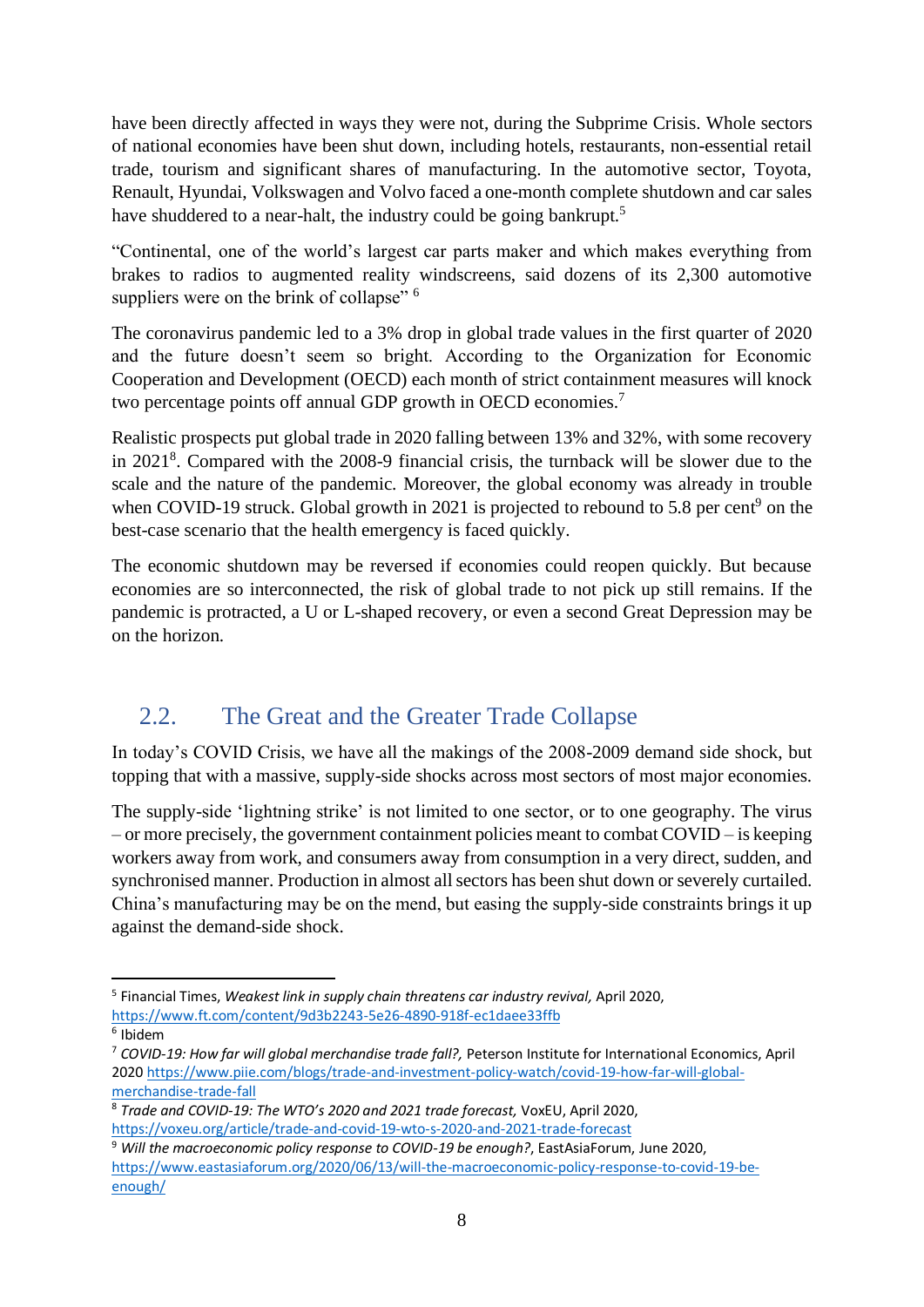Supply-chain contagion was not a major amplifier of the 2009-08 trade catastrophe since the demand shock back then was globally synchronised; producers everywhere shut down together. This time, the fact that the pandemic first struck 'Factor Asia', then struck 'Factory Europe', and then struck 'Factory North America' is creating a separate cause of collapse (Baldwin 2020).

The increased dependence is really increased interdependence.



Reliance of manufacturing giants inputs from each other, 2009 vs 2015

*Figure 3 Global manufacturing hubs' interdependence, Source: computations by Richard Baldwin and Rebecca Freeman*

Manufacturers around the world rely on Chinese inputs, but Chinese manufacturers rely on inputs from the US and Germany. This suggests that the Greater Trade Collapse of 2020 may have wave-like properties – not unlike the wave-like pattern of the pandemic that some epidemiologists are predicting. As China gears back up having mastered the first epidemic wave, the explosions of cases in the two other manufacturing giants, Germany and America, are likely to create reverse supply-chain contagion – the industrial equivalent of reinfection. All nations will see their exports and imports fall together as in 2009.

One huge difference is the lack of leadership. In 2009, leaders like Gordon Brown, Barack Obama, Angela Merkel, Manmohan Singh and others held the first Leaders' Summit of the G20. National leaders agreed that protectionism should be avoided so as to ensure that the first Great Recession did not become the second Great Depression. "Today, the US – led by a feckless, know-nothing government with an instinctive aversion to multilateral cooperation and an ongoing war against world trade – will not form the committee to save the world." $10$ 

Blatant example of economic misconduct is Trump's trade policy against China, that started with the trade war crippling the US fight against the COVID-19 pandemic. The administration's tariffs on Chinese medical products contributed to shortages and higher prices

<sup>10</sup> Baldwin, R., *The Greater Trade Collapse of 2020: Learnings from the 2008-09 Great Trade Collapse,* VoxEU, April 2020 <https://voxeu.org/article/greater-trade-collapse-2020>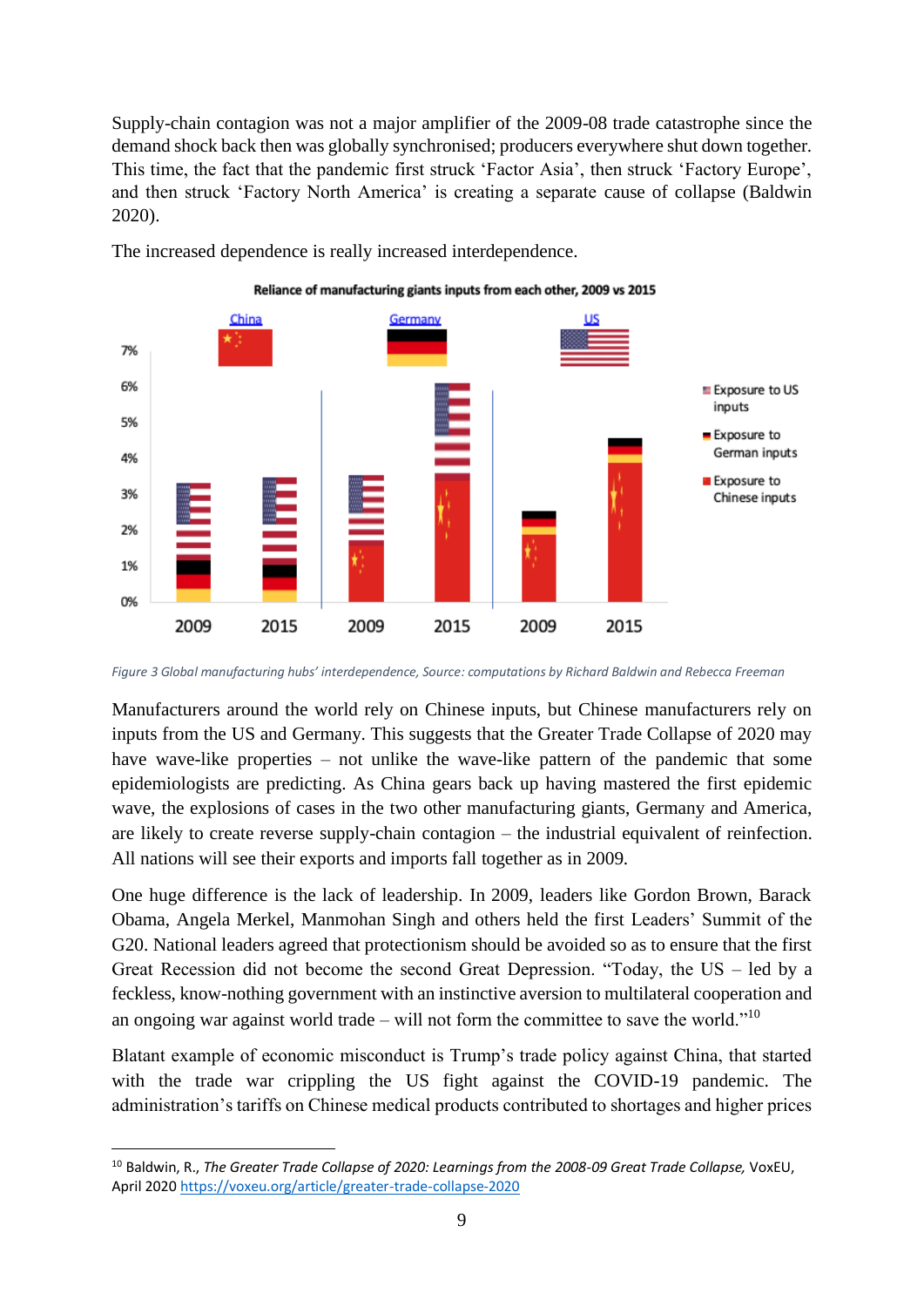for protective equipment necessary to face the health crisis. "Trump's tariffs had been slapped on nearly \$5 billion of US imports of medical goods from China, about 26 percent of all medical goods imported from all countries. Now that there are potential supply shortages globally, the US health crisis demands that the administration comprehensively and permanently reverse these policies of self-harm."<sup>11</sup> A potential for crisis is not limited to the unnecessary costs and health equipment bottlenecks that Trump's trade war with China has created. The mistreatment of many trading partners, imposition of tariffs and threats of tariffs on their exports, tampered with the possibility of getting new intermediate supplies for production onshore. Following the American lead, other Nations are now lashing out and restricting the flow of medical equipment outside of their borders, including to the United States.

<sup>11</sup> *Trump's trade policy is hampering the US fight against COVID-19*, Peterson Institute for International Economics, March 202[0 https://www.piie.com/blogs/trade-and-investment-policy-watch/trumps-trade-policy](https://www.piie.com/blogs/trade-and-investment-policy-watch/trumps-trade-policy-hampering-us-fight-against-covid-19)[hampering-us-fight-against-covid-19](https://www.piie.com/blogs/trade-and-investment-policy-watch/trumps-trade-policy-hampering-us-fight-against-covid-19)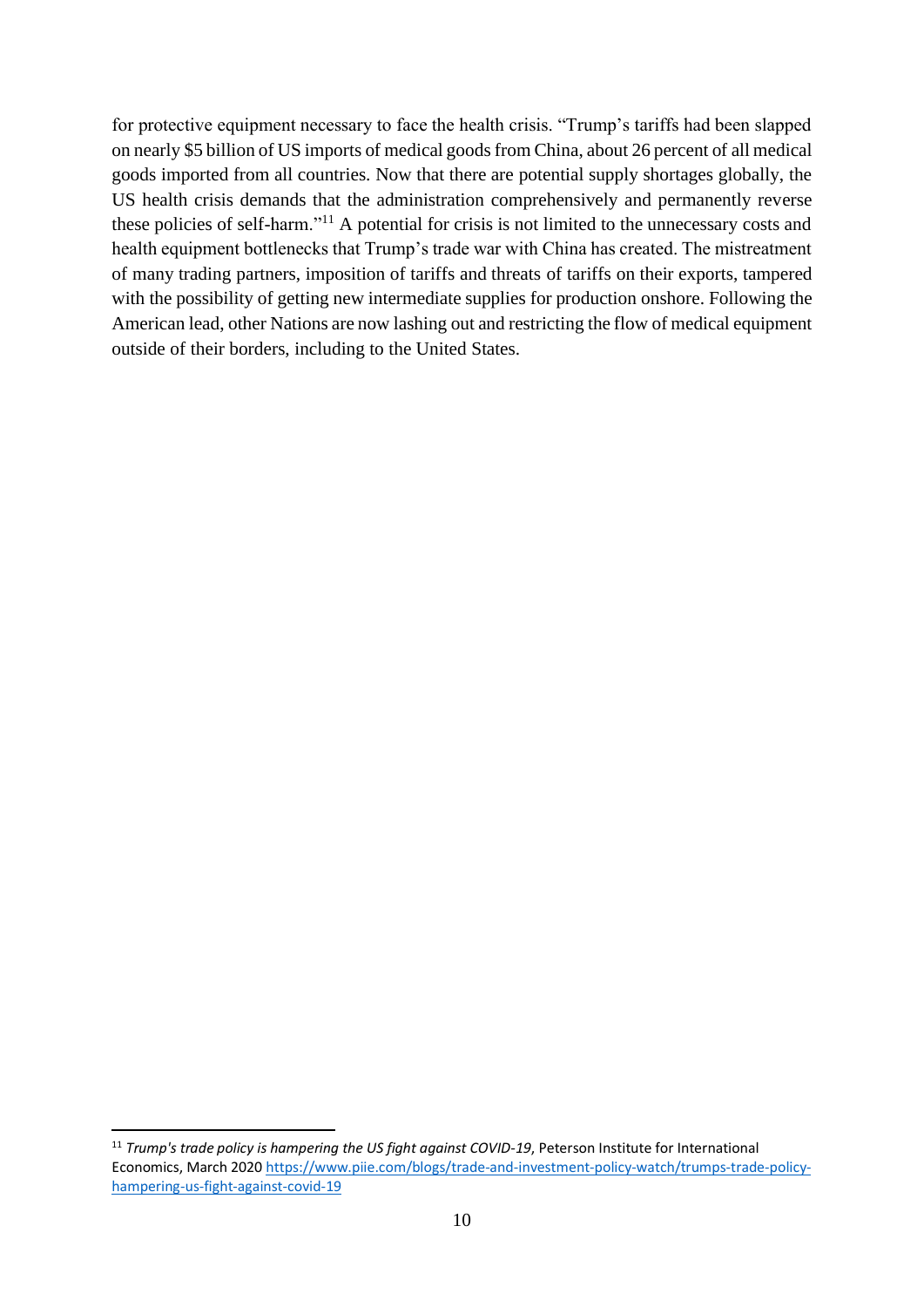# <span id="page-10-0"></span>3. Theory on Comparative Advantage and Standard Trade Model

Why do countries trade? Everyone taking part in an exchange ultimately will be better off. In practice, International Trade is a fundamental part of the economic system, a socially aiding agent and the main drive for globalization.

The first benefit of trade arises from the necessity of essential (or not) resources that are physically unavailable in the country, a common example is the oil that runs our cars, engines and machinery; easily found in some geographical areas but completely non-existent in others.

Contrary to popular believes, an international trade agreement can even stem from countries with different cultures, technologies, productivity capabilities, wages and still benefit both parties. As a matter of fact, more than 30% of world output is sold across national borders.

Economic theory and empirical data tell us that countries engage in international trade for two basic reasons: countries, like people trade because they differ from each other. Nations can benefit from their differences by settling agreements in which each does the things it does relatively better or by providing resources and skills that would otherwise be exclusive to some country. The other mean for exchange is that countries trade to achieve economies of scale in production: if each country specializes in producing a limited range of goods, it can boost the output of those goods at a larger scale and consequently be more efficient.

To fully explore the reasons for trade, the concept of Comparative Advantage will be analysed.

When thinking about production, in a macro environment like the world, an actor can't be selfsufficient and efficient at the same time. Countries, in this regard, behave like individuals: it is unfavourable to do everything alone, but specialization comes with its trade-off as well. The term Opportunity Cost is used by economist to define such trade-off. The opportunity cost encapsulates one of economics' core problem, it being the managing of scarce resources and the drive for efficiency. In the real world, opportunity cost arises when choosing the subject of production and where to issue resources; any material, skill or simply time devolved in producing something can't be used to make something else. To provide an example, Germany is specialized in the automotive industry, but the machinery, energy and labour force required to make cars could be used to produce furniture or computers. The opportunity cost of building cars is the theoretical number of tables that would be produced using the same resources. On the basis of natural resources, specialized skills and machinery, culture and internal environment, every country should focus its efforts in outputting the product that can be produced more efficiently. Nations have different opportunity costs that offer the possibility of a mutually beneficial rearrangement of world production.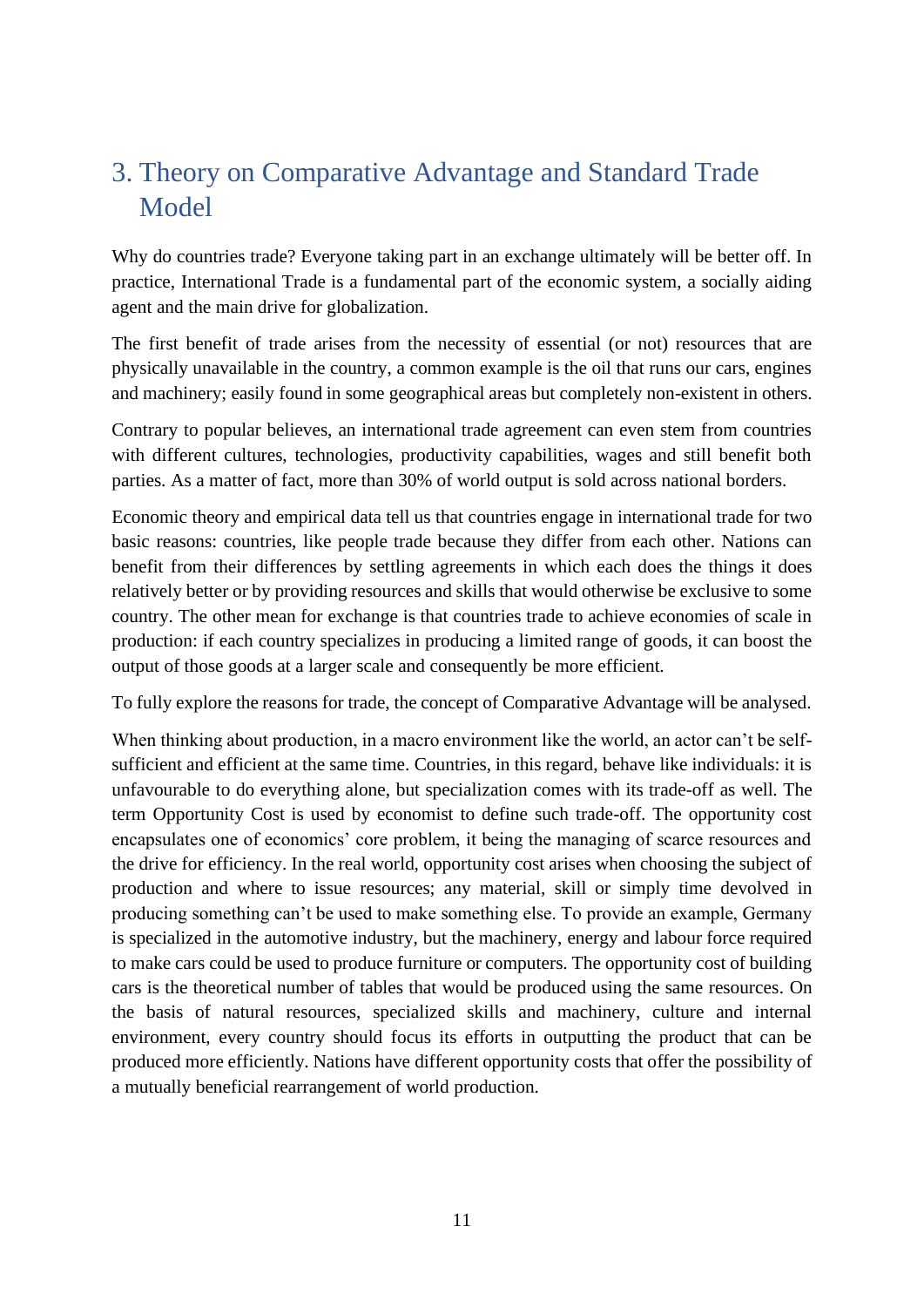### <span id="page-11-0"></span>3.1. Comparative Advantage

A country has a Comparative Advantage in producing a good if the opportunity cost of producing that good in terms of other goods is lower in that country than it is in other countries. We therefore have an essential insight about comparative advantage and international trade: *Trade between two countries can benefit both countries if each country exports the goods in which it has a comparative advantage.* (Krugman et al., 2012)

Economists consider different kinds of advantage in international trade:

- Comparative Advantage: the ability of an economy to produce goods and services at a lower opportunity cost than that of trade partners and selling output of production at a lower price than its competitors realizing stronger sales margins
- Absolute Advantage: producing a product or service at a lower absolute cost per unit using a smaller number of inputs or a more efficient process than another entity producing the same good or service
- Competitive Advantage: company, economy, country, or individual that can provide customers with greater value than competitors, enacting a low-cost strategy or targeting a narrow segment of consumer pool

### <span id="page-11-1"></span>3.2. The Standard Trade Model

The theoretical model that better suits the analysis conducted in this paper is the standard trade model, that allows the understanding of real world trade patterns, the effects of tariffs and subsidies on international trade and recognize the link between terms of trade and nations' welfare.

The Standard Trade Model relies on four key economic concepts:

- 1. the relationship between the production possibility frontier (variations in the amounts that can be produced of two products both depending upon the same finite resources) and the relative supply curve;
- 2. the relationship between relative prices and relative demand;
- 3. the determination of world equilibrium by world relative supply and world relative demand;
- 4. the effect of the terms of trade on a nation's welfare: price of exports divided by price of imports of a country.

The standard trade model lets us derive the world relative supply from the production possibility frontier and a world relative demand curve from preferences. Country's terms of trade (relation between price of exports and price of imports) can be determined by finding the meeting point between world relative supply and demand curves and can give a good level of a country's welfare.

To build and understand a simplified version of the standard trade model we must define an economy as follows: two countries (Home and Foreign) and two goods. Then a production possibility frontier curve must be compiled, together with the relative price of the goods and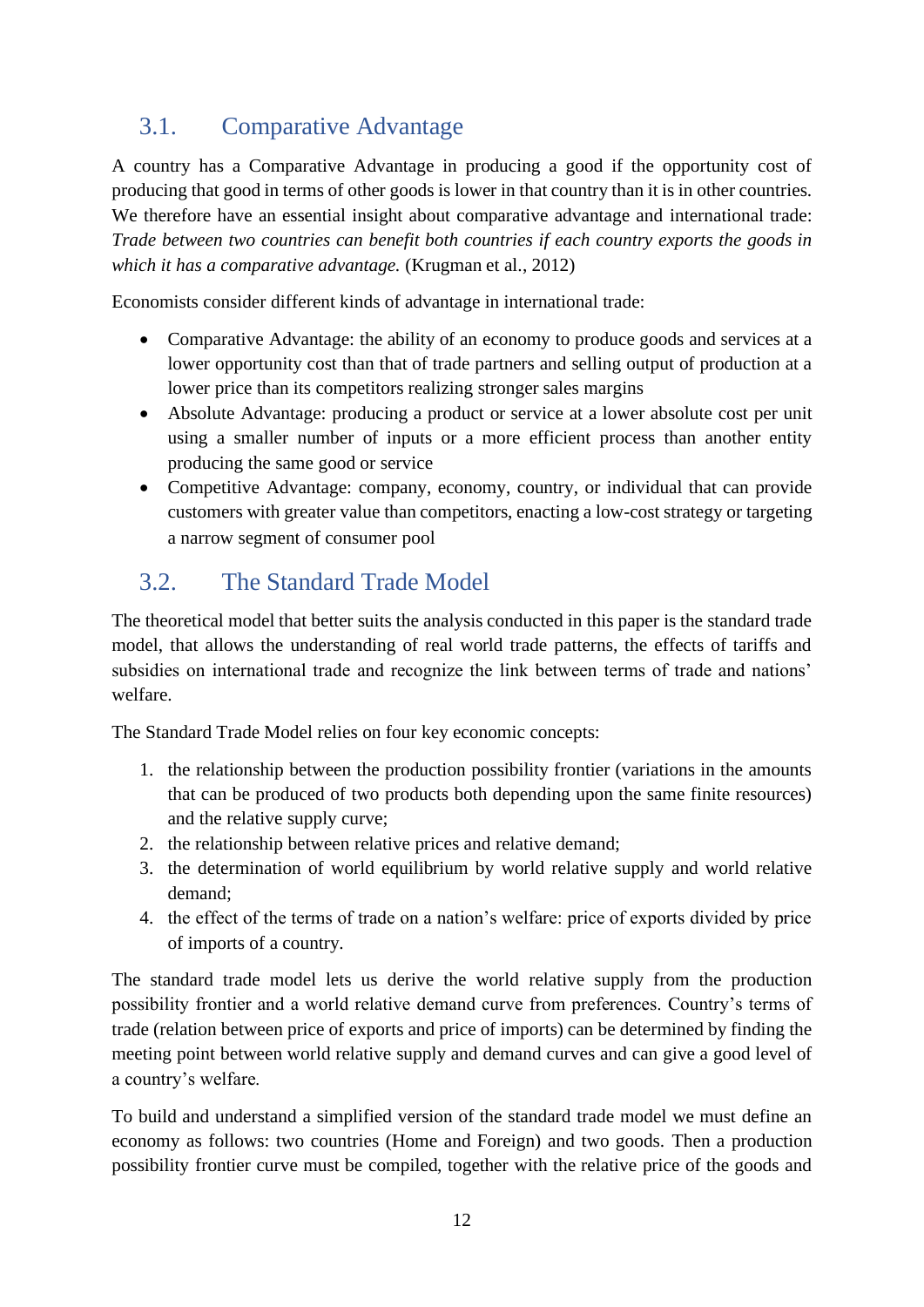the isovalue line (lines along which the value of output is constant). With the data just described, we can already compute the level of output that each country is able to produce, using the resources they are endowed with. The subsequent point of analysis is the indifference curve, that estimates the summed tastes of individuals and allows to figure out which good must be imported and what can be exported. In the end we will have a good reference point to understanding nation's trading options with the world.

By repeating this study for every country and good that we are willing to inspect, the optimal price for international trade can be gauged and countries' terms of trade are computed.

These concepts are the basis to understanding the effects of import tariffs and export subsidies on countries' economies. Tariffs (taxes on imports to drive consumption of domestic goods) and subsidies (domestic financial easing to induce exports) are some of governments tools with the main purpose to promote certain industries, fix the balance of payments or for income distribution.

Tariffs and export subsidies are often treated as similar policies, since they both seem to support domestic producers, but they have opposite effects on the terms of trade. The implications of tariffs, within the country, are a rise in relative price of the targeted good, that leads consumers away from the product (since is more expensive) and attracts suppliers (due to the higher profitability). Subsidies, alike drive the relative price of the good up, pushing suppliers to produce more and consumers to substitute in favour of the good subject to the policy.

Depending on the size of the country, both measures bring world relative demand down for the good in question due to the increase in supply. Tariffs and subsidies also worsen Home's terms of trade and distort the internal economy.

The theory shows that these measures are complicated to correctly undertake and almost always result in a deterioration of trade, undermining the economy of the nation as well as the world.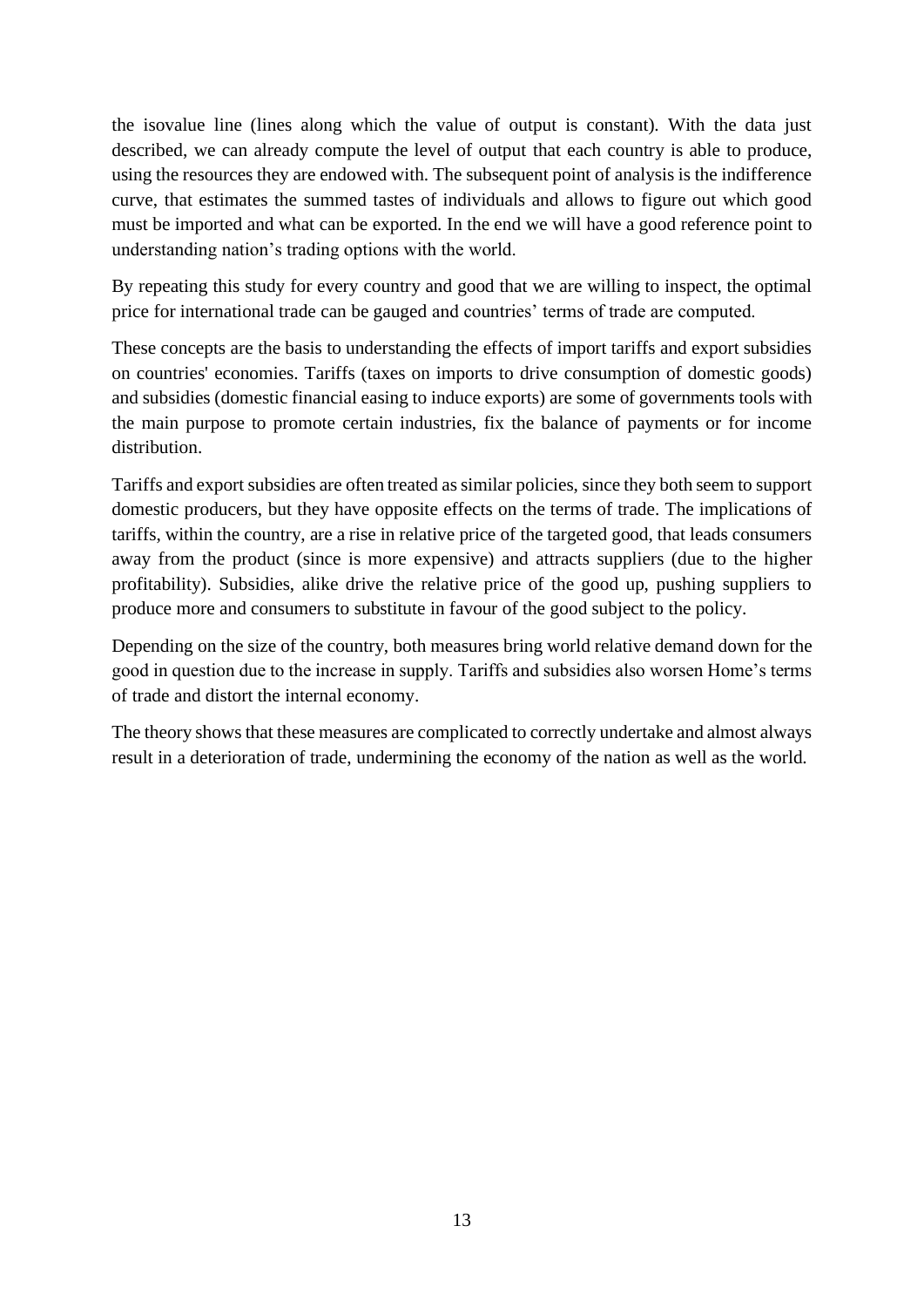### <span id="page-13-0"></span>4. De-globalization Trend

The world is in a dual crisis threatening the health of millions of people as well as the world economy. Since the crisis began in China, the "world's factory", there are arguments now for breaking up global value chains and bringing back industries closer to home. The reason being that it is dangerous to heavily rely on imports, from both an economic and public health perspective.

"Among trade policymakers and diplomats, it is a maxim that sharp economic downturns engender protectionism. Given the scale of this year's forecasted GDP reductions in the major trading nations, concerns have arisen that governments will resort to protectionism and that economic policy will take a decisive inward turn."<sup>12</sup>

The COVID-19 pandemic is driving the world economy to retreat from global economic integration. Policymakers and business leaders are now questioning whether global supply chains have been stretched too far. In an environment where alliances are uncertain and international cooperation is absent, they are also asking whether they should reduce their economic interdependence. National security and public health concerns are providing new rationales for protectionism, especially for medical gear and food, and an emphasis on domestic sourcing.<sup>13</sup>

Since the advent of industrialization, the impulse to global trade and interaction started growing at a steady rate, allowing for cheaper and diverse goods to be exchanged. Globalization reversed from the outbreak of World War I in 1914 until the end of World War II in 1945. Various factors caused economic dislocation: the Wars, the Spanish flu of 1918, monetary instability, immigrants restrictions and the Great Depression of 1930. The world economy suffered.

After World Wars II, the United States helped establishing institutions for economic cooperation, such as the General Agreement on Tariffs and Trade, enabling countries to open their economies once again to trade and investment.

The historical peak of economic integration was reached much later, between the late 1900s and the early 2000s until the financial crisis of 2008, when China and India dismantled trade barriers excluding them from global trade.

<sup>12</sup> Baldwin, R. and Evenett, S., *COVID-19 and Trade Policy: Why Turning Inward Won't Work*, VoxEU, April 2020 <sup>13</sup> *The pandemic adds momentum to the deglobalization trend,* , Peterson Institute for International Economics, April 2020 [https://www.piie.com/blogs/realtime-economic-issues-watch/pandemic-adds-momentum](https://www.piie.com/blogs/realtime-economic-issues-watch/pandemic-adds-momentum-deglobalization-trend)[deglobalization-trend](https://www.piie.com/blogs/realtime-economic-issues-watch/pandemic-adds-momentum-deglobalization-trend)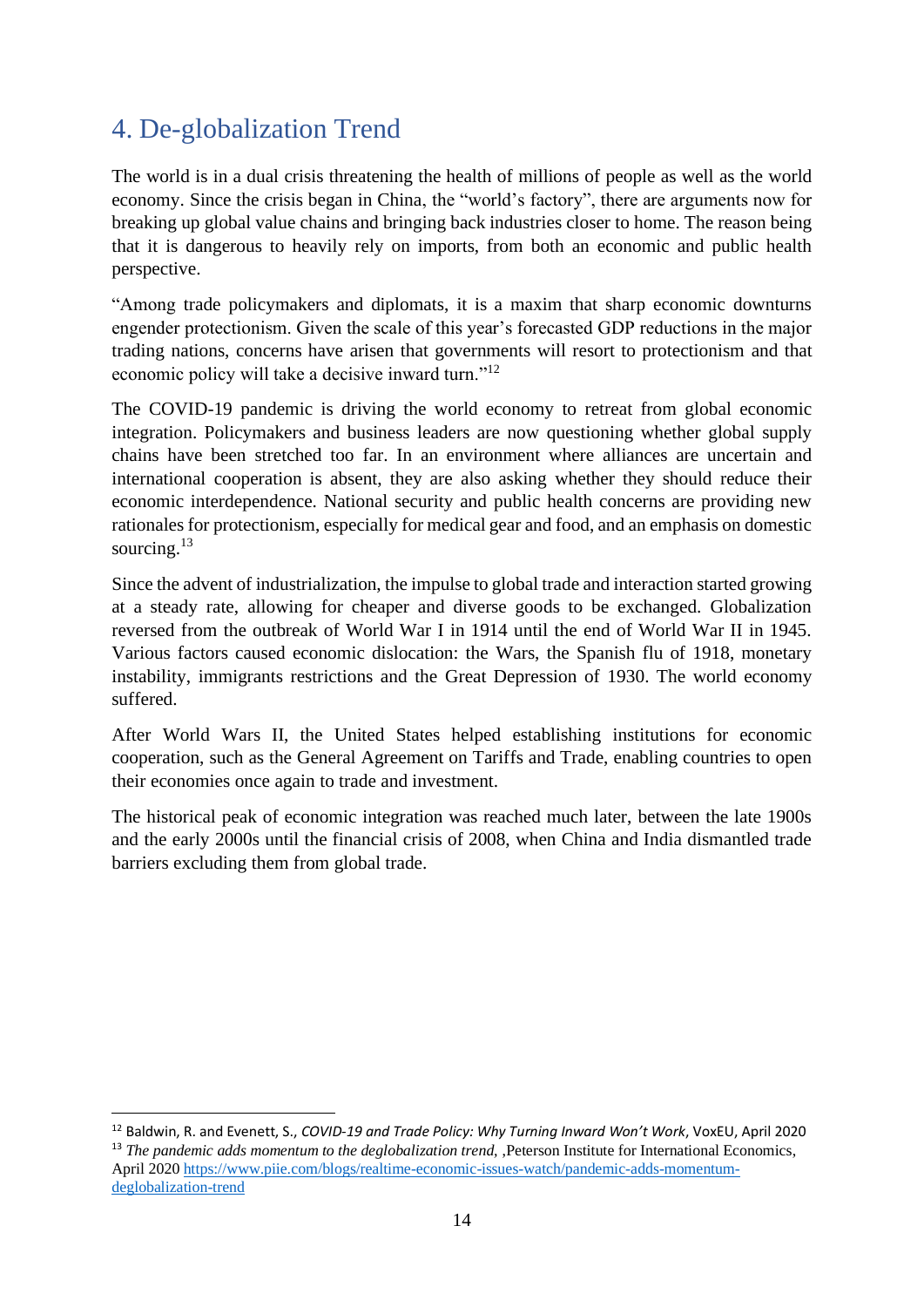

### **Globalization is in retreat for the first time since World War II**

*Figure 4 World Trade rates, 1870-2017, Source Our World in Data*

Since the Great Recession, world trade growth has declined, being abnormally weak in recent years. The volume of world trade came to a falling point in 2019, in contrast to the steady growth of world economy.

"We are now in an era of "Slowbalization" or peak globalization" <sup>14</sup>

The growth of global value chains, the spread of supply networks across countries, has flattened. China began to focus on promoting the indigenous development of leading industries with economic policies. China remains among the leading countries in matter of exports, but as a share of its GDP they have fallen from 31 percent in 2008 to just 17 percent in 2019.

The United States has embraced a protectionist policy: "America First" policy. Further shifting away from trade liberalization and withdrawing from the Trans-Pacific Partnership. It initiated also a "trade war" against China, reducing trade volumes between the two.

The COVID-19 pandemic only fuelled the deglobalization trend, backed also by the sharp drop in WTO forecasted world trade volumes and GDP.

<sup>&</sup>lt;sup>14</sup> *The pandemic adds momentum to the deglobalization trend*, *Deterson Institute for International Economics*, April 2020 [https://www.piie.com/blogs/realtime-economic-issues-watch/pandemic-adds-momentum](https://www.piie.com/blogs/realtime-economic-issues-watch/pandemic-adds-momentum-deglobalization-trend)[deglobalization-trend](https://www.piie.com/blogs/realtime-economic-issues-watch/pandemic-adds-momentum-deglobalization-trend)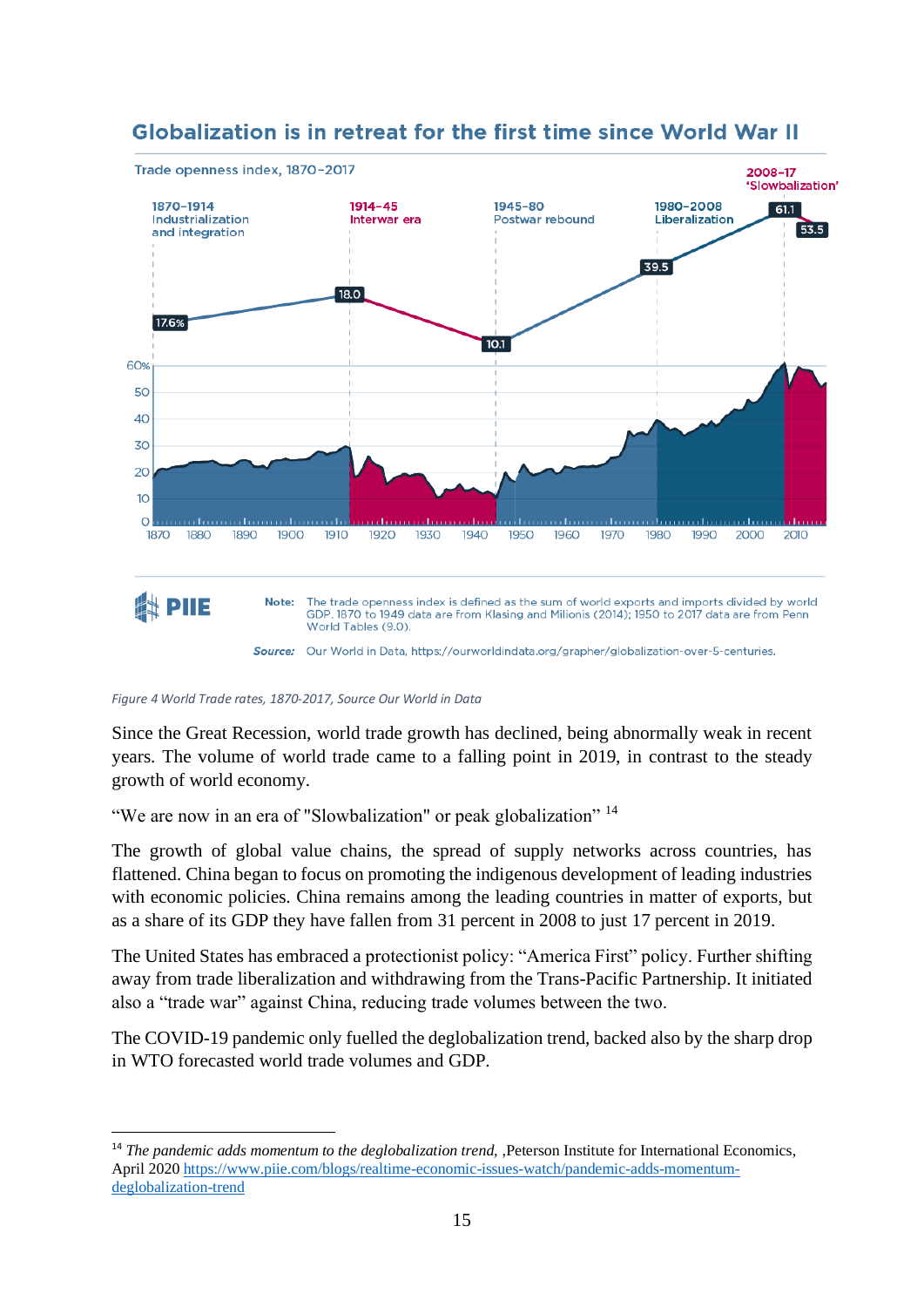As the French President Emmanuel Macron said, the coronavirus "will change the nature of globalization, with which we have lived for the past 40 years," stating it was "clear that this kind of globalization was reaching the end of its cycle."<sup>15</sup>

The pandemic has reinforced concerns around the world that supply chains have gone too far. Export bans have been imposed over concerns about inadequate domestic production of medical equipment, personal protective equipment, and pharmaceuticals. Such policies will only have the effect of worsening shortages and driving prices up, instead of boosting production. Protectionism is proving to be no substitute for stockpiling and preparedness, which have been inadequate in recent years.

A country restricting trade puts of a dangerous precedent that others are very likely to follow. As Adam Smith pointed out in his Wealth of Nations long ago: "The very bad policy of one country may thus render it in some measure dangerous and imprudent to establish what would otherwise be the best policy in another."<sup>16</sup>

Experience also points at the tendency of countries in fear to turn inward. Many of them are now rethinking trade dependence. Phil Hogan, the European Union's commissioner for trade, has stated, "we need to think about how to ensure the EU's strategic autonomy."<sup>17</sup>

The world economy is at a critical inflection point in history in which fears about dependence on others are growing. An inward turn would not spell the end of globalization, only a partial reversal. But undoing the resulting damage is likely to prove difficult.

In March, the Japanese government planned to break supply chain dependence on China by promoting an increase in domestic manufacturing output to protect the economy.<sup>18</sup>

Australia as well, that has built its economy on free trade and shipping raw materials to China, is taking radical steps towards protectionism and trade independence.<sup>19</sup>

The main policy being enacted to fight COVID-19 is the restriction on medical gear exports, limiting or banning altogether the outflow of respirators, face masks, medicines and other personal protection equipment (PPE). These measures damage importers and also exporters: as they raise prices, discourage investment, and cause retaliation.

Countries like United States are also promoting "Nation-made" products, again trying to reduce interdependence and strengthening the internal economy by also limiting foreign imports.

<sup>&</sup>lt;sup>15</sup> *The pandemic adds momentum to the deglobalization trend*, Peterson Institute for International Economics, April 2020 [https://www.piie.com/blogs/realtime-economic-issues-watch/pandemic-adds-momentum](https://www.piie.com/blogs/realtime-economic-issues-watch/pandemic-adds-momentum-deglobalization-trend)[deglobalization-trend](https://www.piie.com/blogs/realtime-economic-issues-watch/pandemic-adds-momentum-deglobalization-trend)

 $16$  Ibidem

<sup>17</sup> Ibidem

<sup>&</sup>lt;sup>18</sup> Japan aims to break supply chain dependence on China in light of COVID-19, Business, The Japan Times, March 2020[, https://www.japantimes.co.jp/news/2020/03/06/business/japan-aims-break-supply-chain](https://www.japantimes.co.jp/news/2020/03/06/business/japan-aims-break-supply-chain-dependence-china/%23.XpnFWJl7muU)[dependence-china/#.XpnFWJl7muU](https://www.japantimes.co.jp/news/2020/03/06/business/japan-aims-break-supply-chain-dependence-china/%23.XpnFWJl7muU)

<sup>&</sup>lt;sup>19</sup> Coronavirus shortages prompt Australia to bring manufacturing home, Financial Times", April 2020, [https://www.ft.com/content/04ac783d-8ced-4e66-9437-78b607cbd8d4?segmentID=22a4a564-acc0-bdcd-](https://www.ft.com/content/04ac783d-8ced-4e66-9437-78b607cbd8d4?segmentID=22a4a564-acc0-bdcd-29ab-405d952fdcc3&campaign=march20)[29ab-405d952fdcc3&campaign=march20](https://www.ft.com/content/04ac783d-8ced-4e66-9437-78b607cbd8d4?segmentID=22a4a564-acc0-bdcd-29ab-405d952fdcc3&campaign=march20)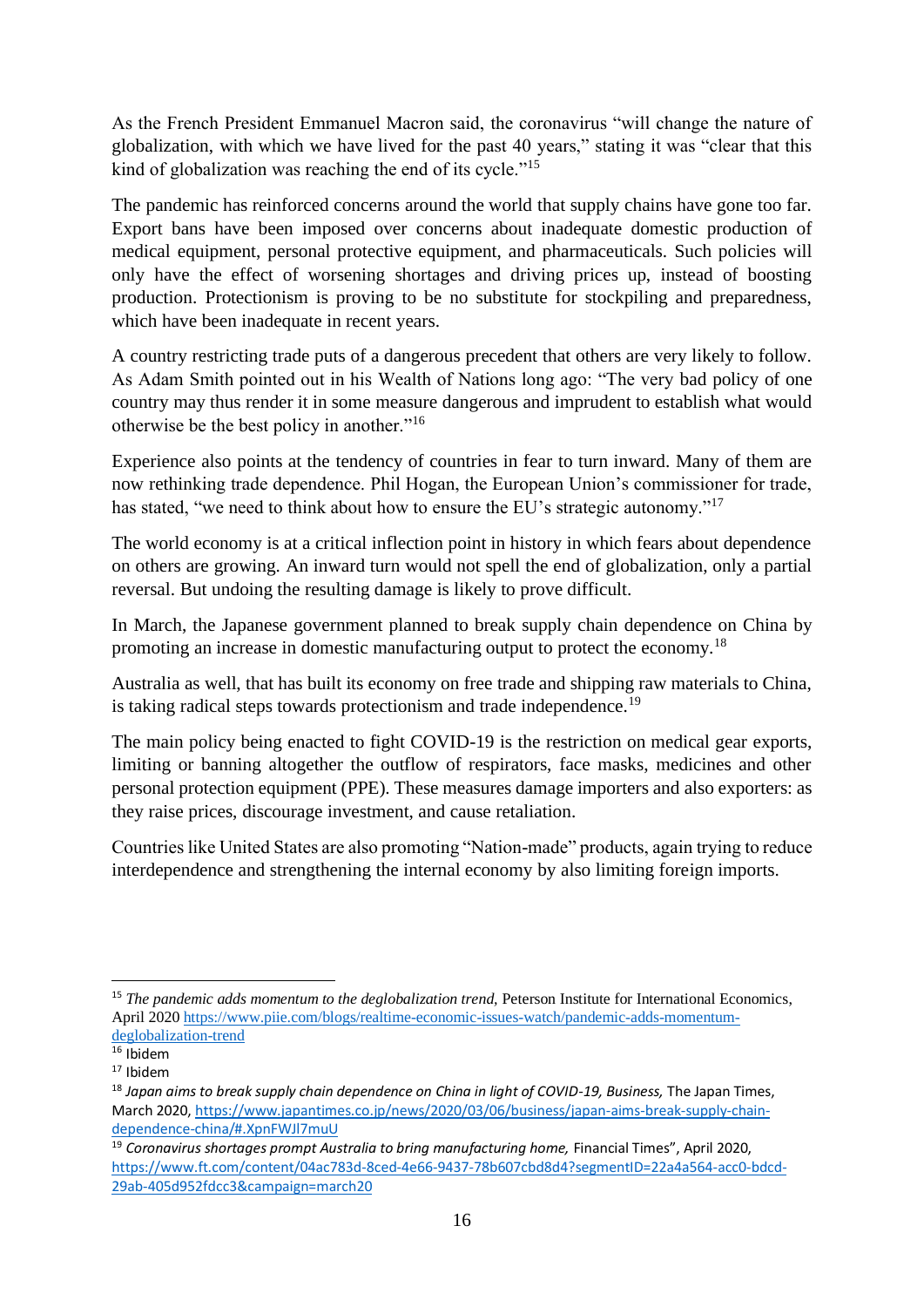# <span id="page-16-0"></span>5. The Economic Outbreak

The coronavirus, COVID-19, hit China at the start of December and due to the highly contagious nature of the virus, it started spreading quickly and on a wide scale. Other than the medical distress, it is causing severe harming to the economy because of the healthcare disposition by the government. Quarantines, travel restrictions and factory closures are slowing down (in some cases paralyzing) several service sector activities.

There are supply, demand, and confidence channels through which the virus affects the economy. We can break down the three major contagion paths through which the pandemic is disrupting the economy:

- Supply: due to social distancing restrictions many factories can't operate, polluting global value chains and causing closures as well as shortages in various segments
- Demand: the service sector was severely struck by the pandemic, causing a fall in demand for leisure activities like travel, entertainment and tourism also hitting education services
- Confidence: a previously unknown virus means also unknown medical treatment and dubious prevention procedures, leading to uncertainty regarding future consumption, investment and supply options.

The economic concern started arising when China, the manufacturing titan of the world, went into lockdown. As the world's largest trading nation and the second-largest economy, the lockdown in China affected importers, manufacturers and consumers everywhere.

In fact, in the last two decades China has become prevalent in the global economy. It's rising importance is not only related to its status as a manufacturer and exporter of consumer products, but because China is the main supplier of intermediate inputs for manufacturing companies abroad. As of today, about 20 percent of global trade in manufacturing intermediate products originates in China (up from 4 percent in 2002). $^{20}$ 

<sup>20</sup> *Global trade impact of the coronavirus (COVID-19) epidemic,* United Nations Conference on Trade and Development, March 2020[, https://unctad.org/en/PublicationsLibrary/ditcinf2020d1.pdf](https://unctad.org/en/PublicationsLibrary/ditcinf2020d1.pdf)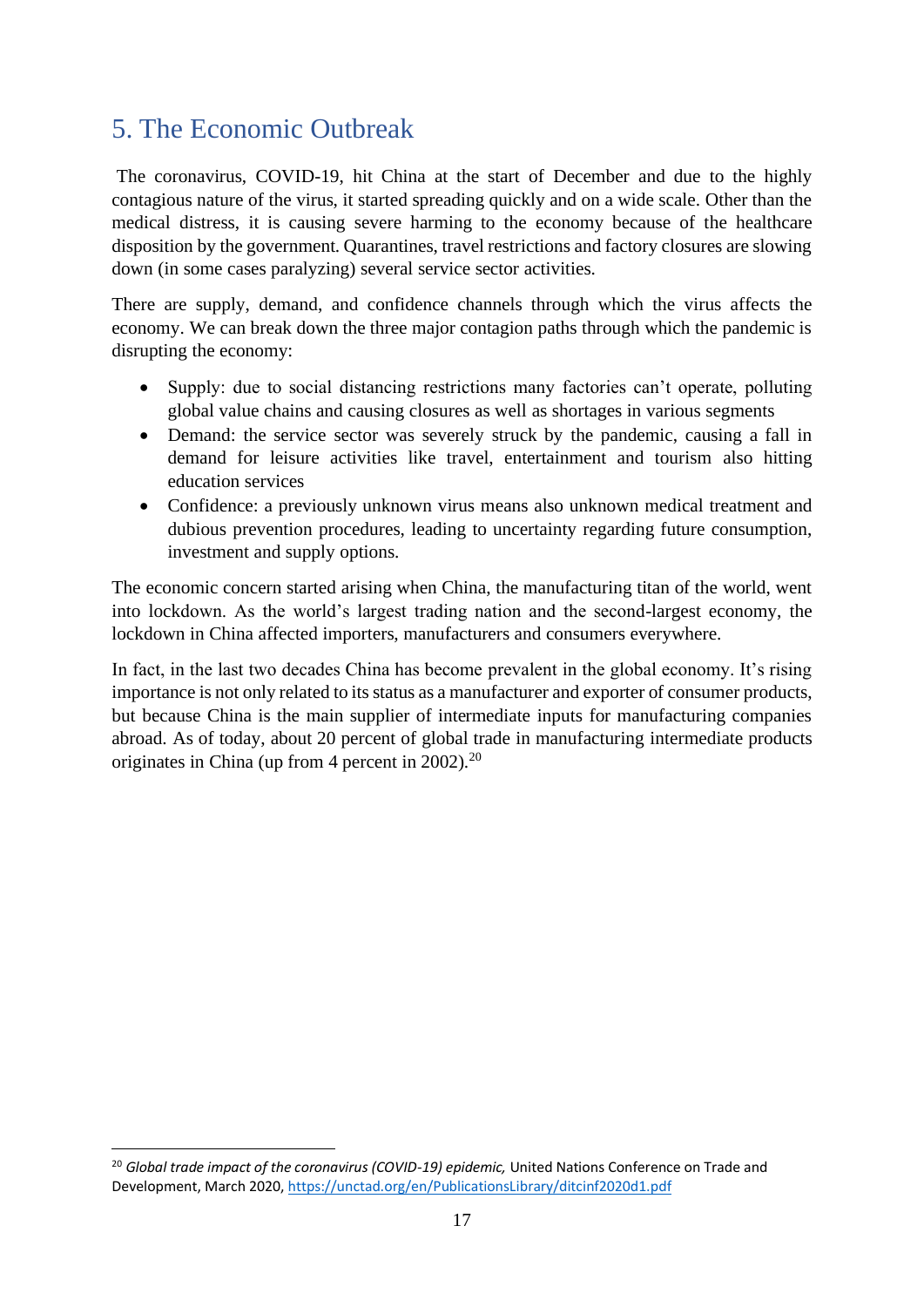

*Figure 5 China Integration in Global Value Chains, by sector, Source UNCTAD*

Nations are connected by international trade, it being an important vehicle for international contagion. Different sectors were subject of direct and indirect disruptions in both supply and demand: the drop in GDP was reflected in lower imports, causing aggregate demand to drop. Which in turn leads to fewer exports and more exposure for the nation's trading partners. World trade is very complex and is composed of various nodes interconnected and dependent to each other, meaning that a shortage of exports from China affects directly its main partners but also indirectly countries that trade with others and rely on China for minor steps of the production process.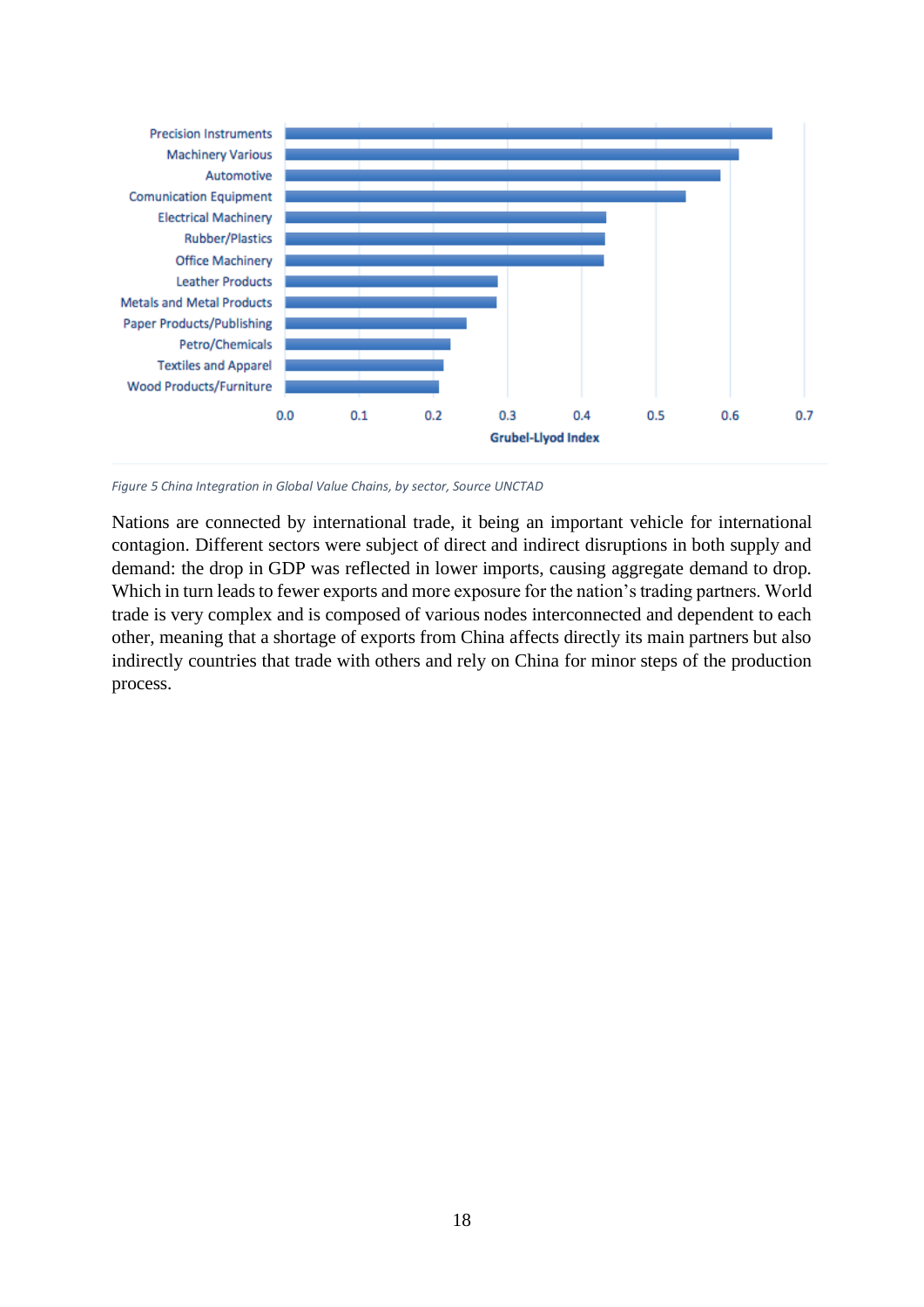

*Figure 6 Exports of final goods (top) - Global Value Chain (bottom), Source WTO (2019)*

The rest of the world began to feel the effect of the virus and global supply chains took a hard hit. Further amplifying the impact on the manufacturing industry: manufactured goods are 'postpone-able' and thus more susceptible to 'sudden stop' demand shocks, as we saw in the Great Trade Collapse of 2009.<sup>21</sup>

Shortages of food in some countries and medical and protective equipment in most have led to the widespread use of export restrictions and the rapid repurposing of factories to boost selfsufficiency where possible. But the trend of shortening supply chain and keeping the food, medical and protective equipment in national boundaries is a tempting fallacy from which will be hard to turn back.

As the Australian economist Shiro Armstrong, in June's article of EastAsiaForum argues: "economic nationalism is 'gathering momentum in many countries' and that 'will make the

<sup>21</sup> Baldwin, R., and Freeman, R., *Supply chain contagion waves: Thinking ahead on manufacturing 'contagion and reinfection' from the COVID concussion,* VoxEU, April 2020[, https://voxeu.org/article/covid-concussion](https://voxeu.org/article/covid-concussion-and-supply-chain-contagion-waves)[and-supply-chain-contagion-waves](https://voxeu.org/article/covid-concussion-and-supply-chain-contagion-waves)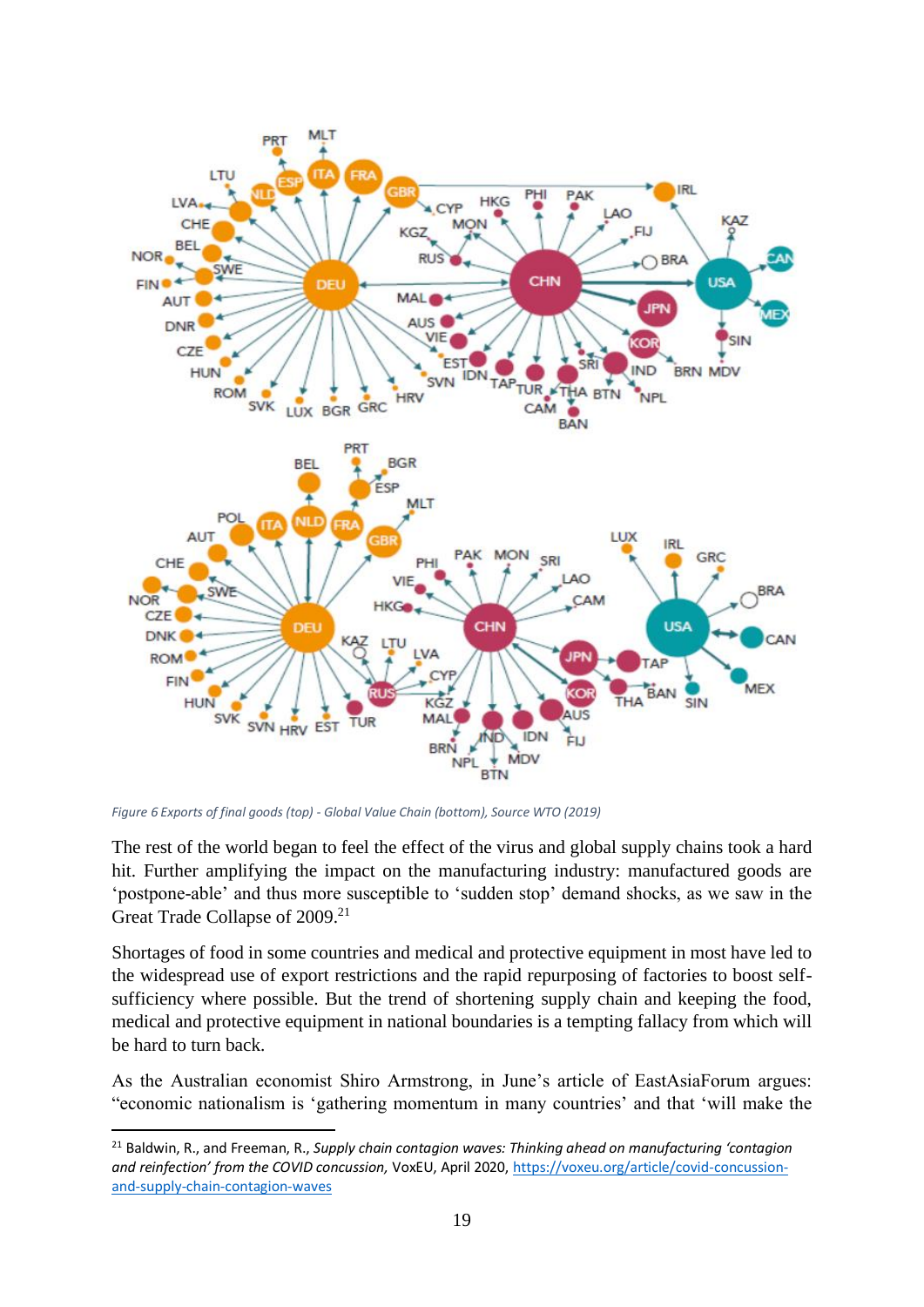world poorer, weaker and less secure'. Reducing vulnerability in supply chains by on-shoring production, putting up barriers to foreign investment and shortening supply chains is 'the North Korean model of eliminating risk in international economic engagement'."<sup>22</sup>

<sup>&</sup>lt;sup>22</sup> *COVID-19 doesn't spell the end of supply chains*, EastAsiaForum, June 2020 <https://www.eastasiaforum.org/2020/06/07/covid-19-doesnt-spell-the-end-of-supply-chains/>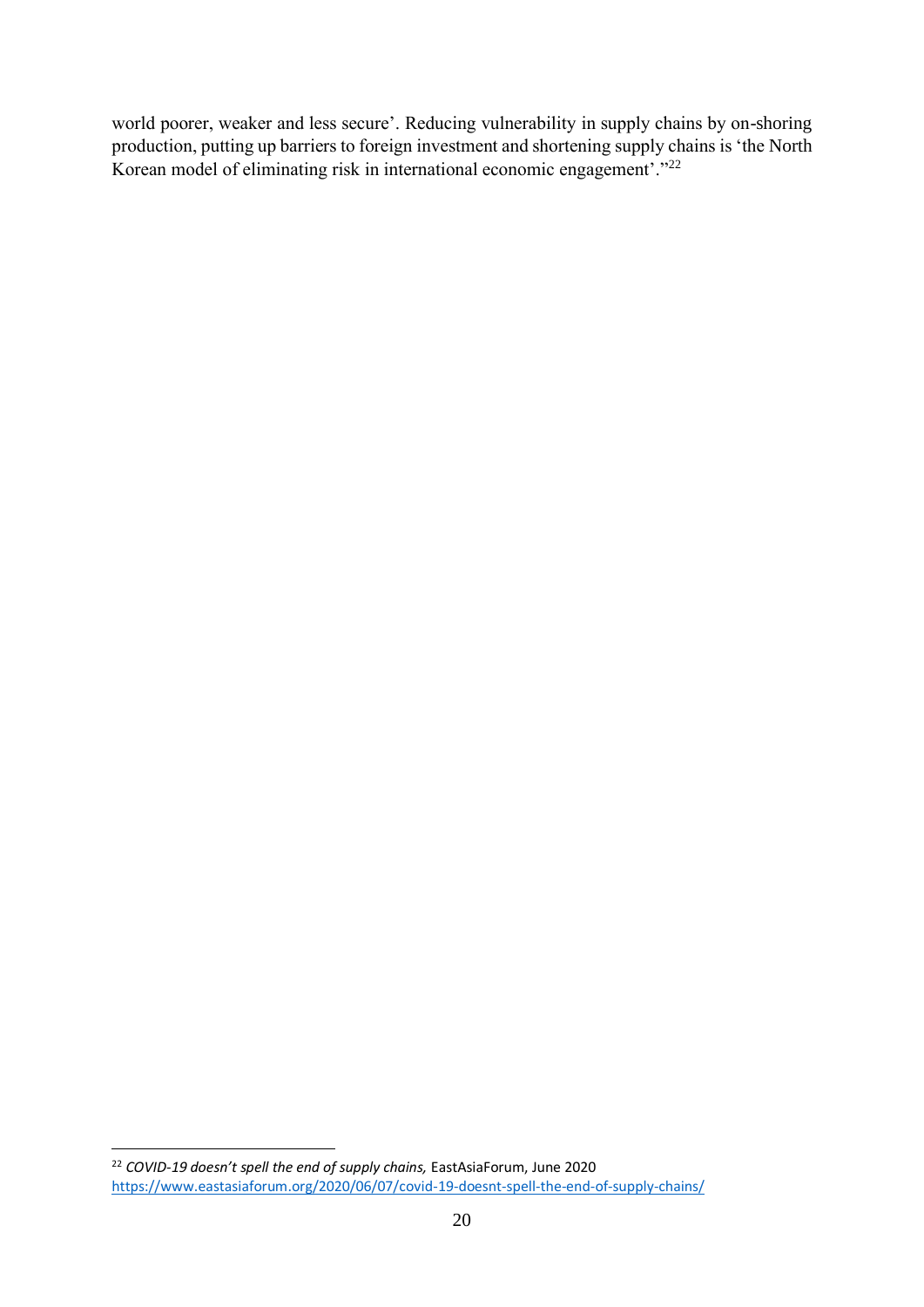# <span id="page-20-0"></span>6. General Solutions Proposed

During the pandemic most of nations' efforts were aimed at dampening the international spread of the virus and mitigating the potential consequences on the long run. Policymakers are taking various measures to ensure international trade and transport in these difficult times. The theme is to avoid halting the economy "keeping ships moving, ports open and cross-border and transit trade flowing, while ensuring that border agencies can safely undertake all necessary controls."<sup>23</sup>

Border agencies need to address the challenge of expediting imports, exports and transit, especially of medical supplies, while adopting epidemic prevention measures and ensuring adequate customs clearance. Governments have to secure the supply of critical goods (as protective equipment and medicine) and necessity goods (like energy and food). Policymakers and government should act with this purpose in mind, posing their attention on global supply chains and the transport of goods. Turning inwards won't work, the answer to the pandemic isn't a protectionist response that could harm the post COVID world. On the contrary, efforts must be made on strengthening the transport system, focusing on efficiency and robustness.

A major issue that have to be undertake is the pandemic impact on developing countries, especially the poorest. For them trade can be a potent, cost-effective mitigating tool to fight the devastating effect of the crisis. From economic point of view, developed countries must implement trade policies to protect, not only themselves, but also countless lives across the world by easing the access to medical supplies. Policies that put this access at risk should be restrained. Global cooperation is critical to meeting this challenge.

To address these issues, governments need to work together by adopting common approaches across the global network of supply chain. Widespread economic collapse and disruptions must be avoided at all costs, otherwise the post-pandemic economic recovery will be harsh and slow reaction times could potentially worse long-term development projects.

Governments, public agencies and policymakers all around the world are working on viable solutions to the COVID-19 crisis, on this chapter we will review the most accredited.

### <span id="page-20-1"></span>6.1. Trade Logistics

In April, UNCTAD released an action plan<sup>24</sup> to allow a smooth functioning of the international trade network. It starts with a key concept: governments must ensure uninterrupted shipping, stating that around 80 per cent of global trade volume is transported by commercial shipping, moving the world's food, energy and raw materials, other than manufactured goods and components. Therefore, ports are the first infrastructure to be kept fully operative and in line to the contagion prevention provisions to allow non-stop activity and flow of goods, avoiding as much as possible delays and unnecessary interference.

<sup>23</sup> *Covid-19: a 10-Point action plan to strengthen international trade and transport facilitation in times of pandemic,* UNCTAD Policy Brief, April 202[0 https://unctad.org/en/PublicationsLibrary/presspb2020d3\\_en.pdf](https://unctad.org/en/PublicationsLibrary/presspb2020d3_en.pdf) <sup>24</sup> Ibidem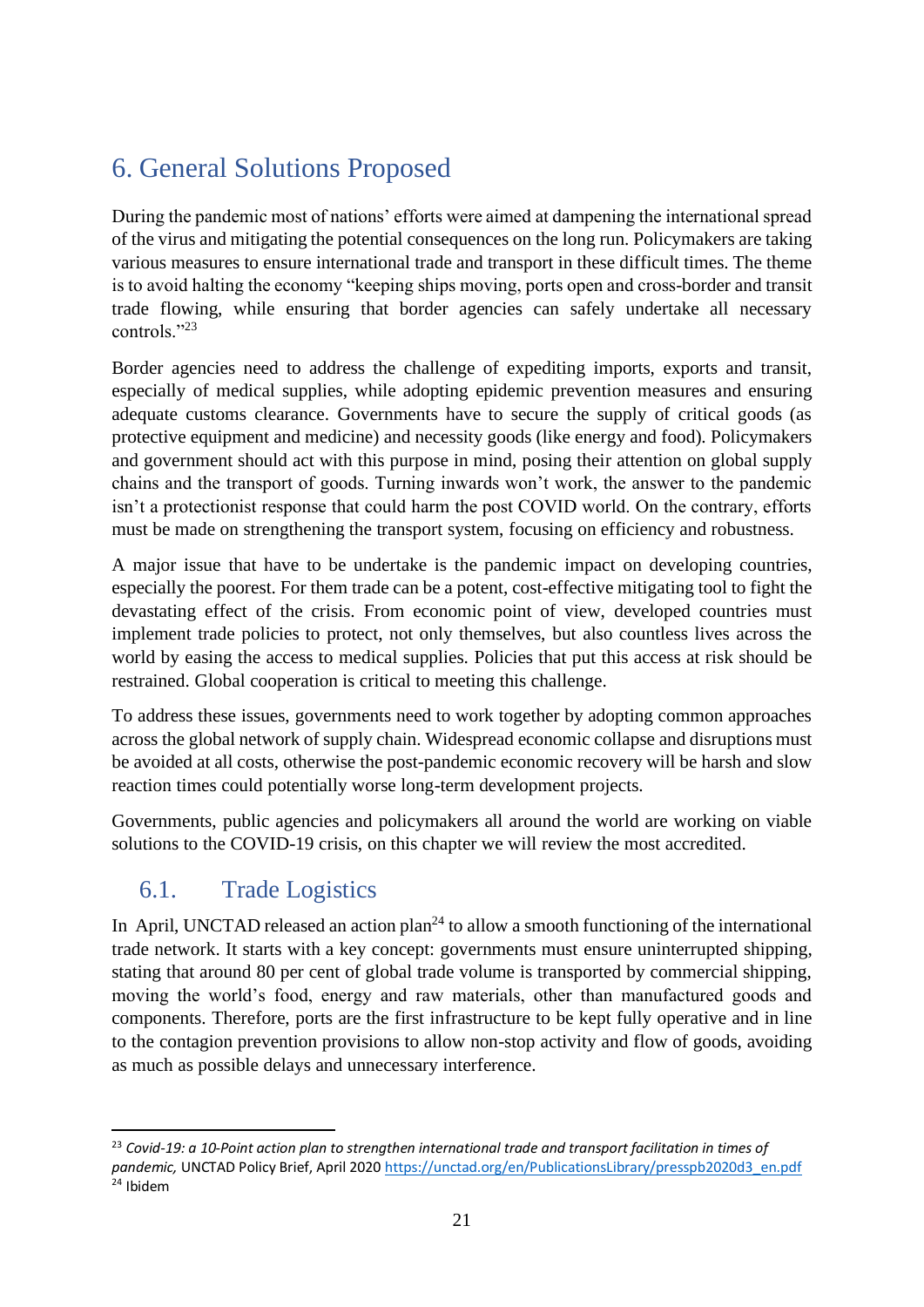Critical goods need to be protected and the international supply should proceed quickly. To facilitate transport the World Customs Organization, as of April, has issued a list of Harmonized System codes for critical medical equipment that helps Governments and customs agencies to allow for fast-track clearance.

Cross-border transport is to be facilitated: lorries, trains, aeroplanes and relevant transport workers need to be able to cross borders in order to keep supply chains functioning and limits on transport operation may need to be suspended. National Governments, in particular transit countries, and regional organizations should support transit, transport and trade corridors and maintain customs transit regimes and other transit-related facilitation procedures.

The legal aspect is also key and need special attention to allow free and continuous flow of goods and services across borders. In critical times extraordinary measures are to be taken and flexibility is a necessity, the unprecedented disruptions associated with the pandemic and its massive socioeconomic consequences are giving rise to a plethora of legal issues affecting traders across the globe. Industry and traders need to be encouraged to waive some of their legal rights and agree on moratoriums for payments, performance and the like, where appropriate.

Other suggestion proposed by UNCTAD are eliminating paperwork, like certificates and contracts, by resolving to electronic submission and paperless transaction to further avoid human interaction.

### <span id="page-21-0"></span>6.2. Trade Policies

The first response from governments to shortages and uncertainty of the global value chain system was concern. The tendency was to cut ties with the unreliable exterior world with tariffs that now need to be reduced. Tariff rates on pharmaceuticals and medical equipment are not very high, but other articles like disinfectants and other personal protective products still face high tariffs and nontariff barriers that need to be taken care of to fight the pandemic. Soap, the first line of protection against COVID-19, is subject to a global average tariff of 17 percent, with 72 countries applying import duties in excess of 15 percent. Tariffs on health and hygiene products are a regressive form of taxation that targets the sick.<sup>25</sup>

Such protectionist measures to strengthen resilience against the virus are having the opposite effect and must be eliminated in order to lower the cost of inputs like active ingredients and other chemical products, encouraging domestic investment and production. The indicative list of essential COVID-19 medical supplies published by the World Customs Organization is leading the change towards the future. A number of countries have already announced tariff reductions in certain categories of critical medical supplies, even though temporarily. US tariffs on imports from China risk shortages of ventilators and other medical products.

Expand access to technical standards and expedite conformity assessment procedures. Medical gear is, rightfully so, subject to stringent standards on design, manufacturing, and market placement to protect consumer safety and public health. In difficult times those disposition need to change to avoid dampening the production and distribution of critical goods. To

<sup>25</sup> *A memo to trade ministers on how trade policy can help fight COVID-19,* Peterson Institute for International Economics , March 202[0 https://www.piie.com/blogs/trade-and-investment-policy-watch/memo-trade](https://www.piie.com/blogs/trade-and-investment-policy-watch/memo-trade-ministers-how-trade-policy-can-help-fight-covid)[ministers-how-trade-policy-can-help-fight-covid](https://www.piie.com/blogs/trade-and-investment-policy-watch/memo-trade-ministers-how-trade-policy-can-help-fight-covid)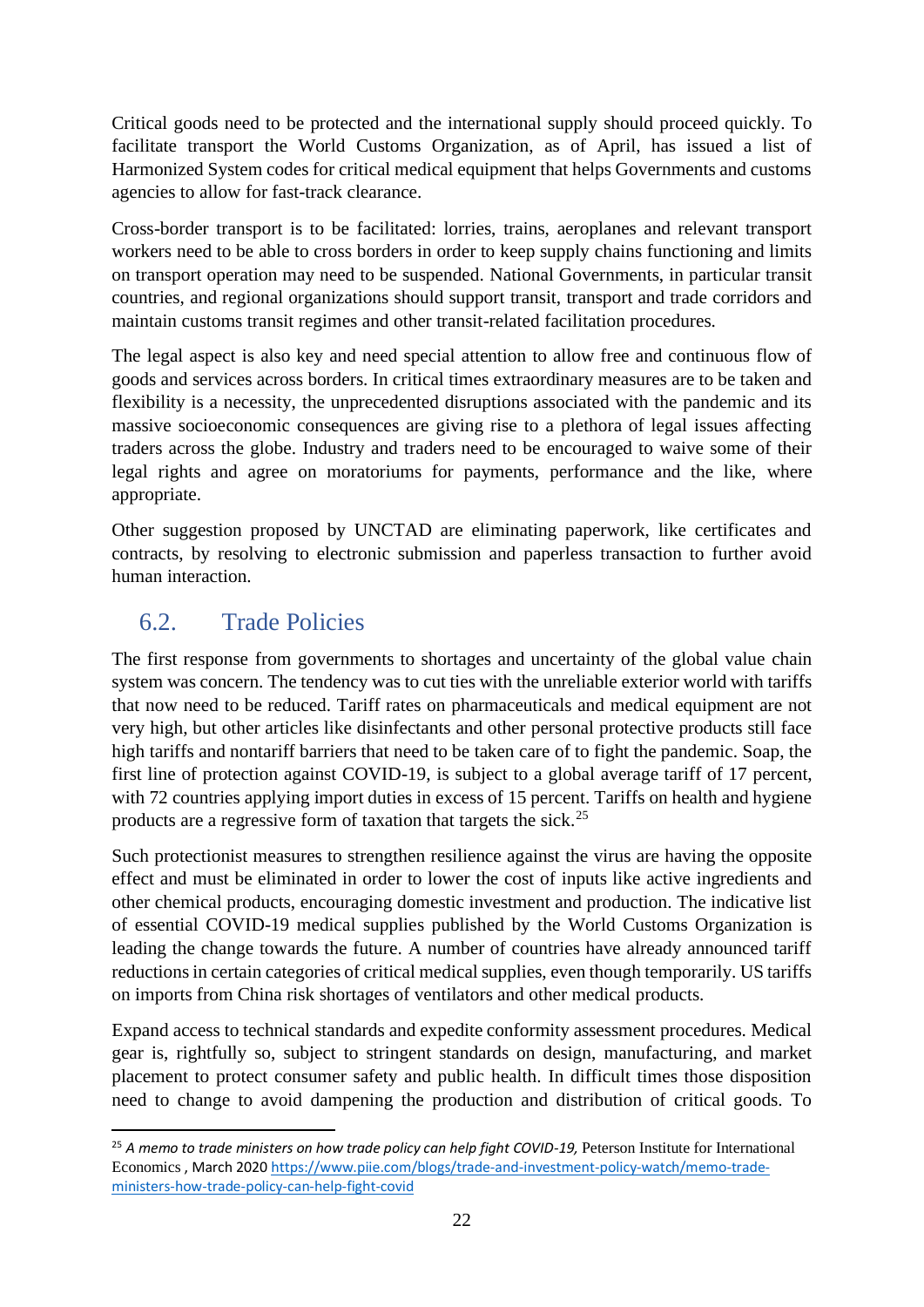overcome this problem, the European Union made freely available its basic standards for certain personal protective equipment and medical devices, lifting the requirement that firms purchase and use European standards according to intellectual property rules. This measure could allow an easy and quick conversion for some factories to aid in producing higher quantity of protective equipment. The European Commission has recommended speedier conformity assessment procedures and market surveillance of these products.

### <span id="page-22-0"></span>6.3. Logistics and Policies Practical Applications

Trade policies and innovative logistics practices can play a key role in the recovery. As COVID-19 wreaks havoc across industries and nations, countries need to keep supply chains up and running. The groundwork for a revitalized global trade system to help restore the world economy should also be planned. Governments and individuals must work together to face the crisis, and some cases of such a cooperation already started, as reported in the following examples.

#### **Allow health professionals to move across borders**

In February 2020, two nurses in Wuhan pleaded for health workers from around the world to come to China. Few months later China sent 300 intensive care doctors to Italy. In the United States, New Jersey has authorized the temporary practice of foreign doctors licensed and in good standing in another country. Bureaucracy needs to work side-by-side medicine, to ensure healthcare to the neediest and to underdeveloped countries.

#### **Share knowledge via e-health and other digital interactions**

Governments have worked in the United States to promote telemedicine to screen high-risk patients, interact and monitor COVID-19, and control health care systems. To share knowledge and experience, the global health community is moving to emerging technology, data and cross-border eHealth experiences. General rules to promote cross-border trade in digital services, notably to provide a safe atmosphere for digital health sector exchanges, may facilitate rapid sharing of information and case management.

### **Ensure that intellectual property regimes do not hinder access to new technologies and drugs**

Organizations around the globe are rushing to create testing tools, vaccinations, and antivirals for COVID-19 prevention and treatment while policymakers are trying to speed up approvals. New technologies — such as parts of respirators produced by Italian engineers in 3D printing — can fix shortages. Yet security under intellectual property regimes needs to be weighed against the pandemic's global significance. Current challenges need to be addressed. International cooperation could provide greater clarity to safeguard access for all.

#### **Avoid export restrictions**

It is estimated that more than 24 nations have taken measures to restrict their exports of medical supplies, such as masks, medicines and their ingredients. The European Union, for example, has placed limits on exports of medical equipment outside the trade market and India has done the same with its exports of drugs and drug ingredients. During the food crisis of 2006–08 a similar phenomenon occurred, when export restrictions reduced global food supplies and caused price surges.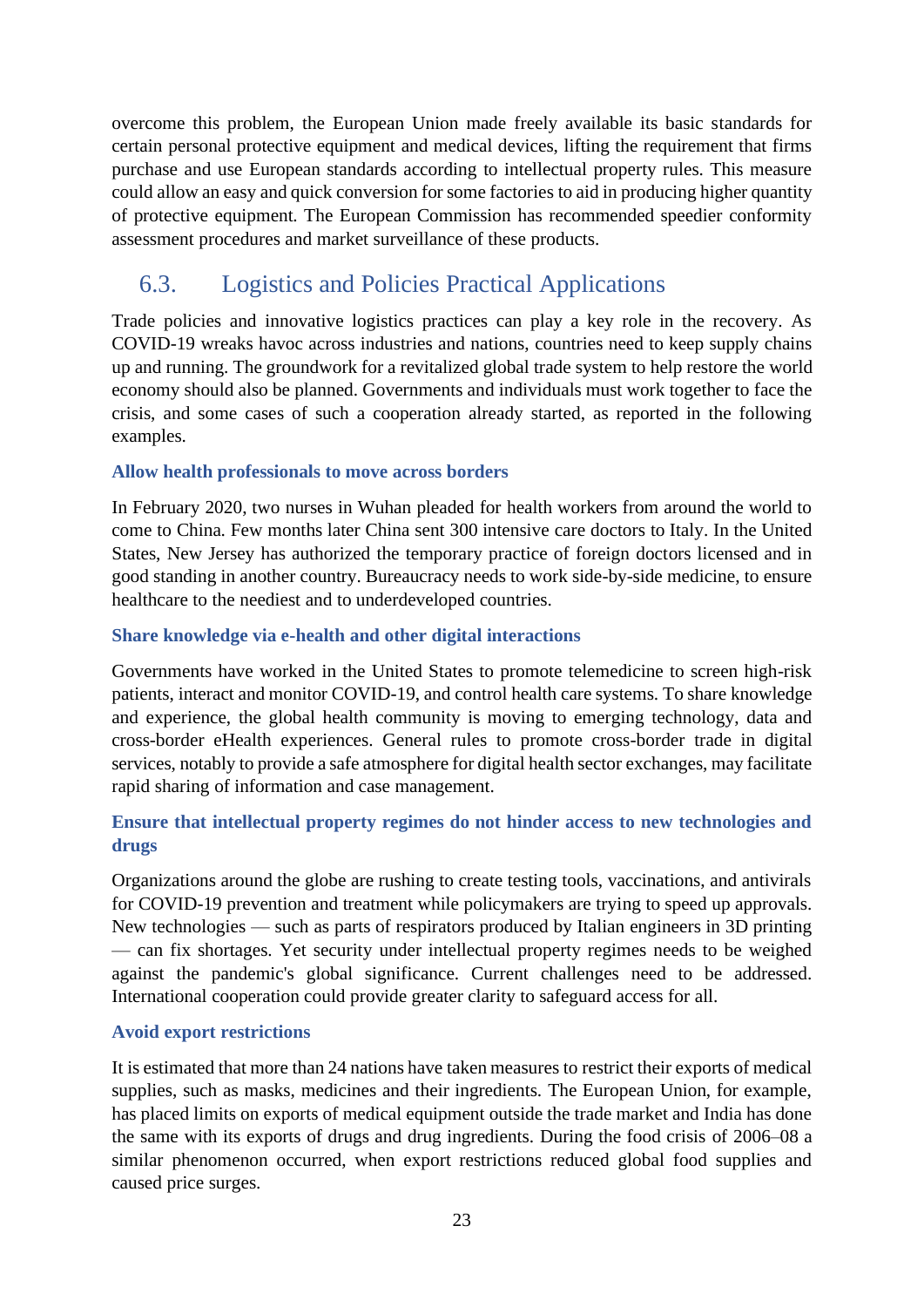In the past, violation of these restrictions has proven difficult to control multilaterally, given the damage they do to exporters and importers alike by raising expenses, restricting investment, and causing retaliation. Countries should understand that they are self-defeating, despite the present appeal of these measures. The World Health Organization reports that production will increase by 40 per cent to satisfy increasing global demand for personal protective equipment (face masks, goggles, etc.). The approach is to use incentives or other measures to boost global production and to speed up delivery.

#### **Take collective trade action**

Lastly, policymakers should strengthen global trade cooperation, not inhibit it already. They should decide on eliminating export bans, lifting recent restrictions and maintaining selfrestraint when the effect is detrimental. Governments could also negotiate agreements to slash tariffs and nontariff barriers on health-related products, building, for example, on the WTO initiative on trade in pharmaceuticals. Increased certainty of open markets would stimulate investment. Governments should also create a comprehensive mechanism for encouraging international regulation in medical services or e-health services to promote the flow between medical information and expertise. Importantly, they will use the WTO to manage such negotiations. While international cooperation on trade has suffered the onslaught of geopolitical competition, this is the time to collectively promote greater global alignment between public health and trade policies to save lives.<sup>26</sup>

### <span id="page-23-0"></span>6.4. WTO Solutions

Medical devices, ranging from the easiest personal protection system, such as disposable masks, to the advanced ones, such as ventilators, were all in severe shortage. COVID-19 test kits, disinfectants and sterilization products; medical instruments (e.g. syringes, needles, some equipment, electrocardiographs and infrared thermometers), protective gear (e.g. gloves or masks) and various forms of medical and surgical furniture were all required and could not be completely fulfilled.<sup>27</sup>

First solutions tackled were stockpiling, international trade and government-supported investment in relevant manufacturing capacity. Each having advantages and drawbacks and a role to play in coming up with a solution sufficient to meet the challenge.

Stockpiling can be the way to go for some countries, as it doesn't majorly effect trade and can act as a back-up in case of emergency situations, but it comes with some costs like infrastructures for storing and maintaining the goods, as well as deterioration times. Although a stockpile could provide some buffer, it is important to meet an increase in critical demand from either international trade or, as another alternative, increased production output.

"A consideration for relying on a resort to manufacturing in a crisis is whether it is sufficiently flexible to convert normal commercial production to immediate needs, from fashion wear to surgical gowns, from making beer to making disinfectant (both are actual examples of

<sup>&</sup>lt;sup>26</sup> How the G20 Can Hasten Recovery from COVID-19, "PIIE BRIEFING 20-1", April 2020 <https://www.piie.com/sites/default/files/documents/piieb20-1.pdf>

<sup>&</sup>lt;sup>27</sup> DDG Wolff: Trade, global cooperation can best deliver adequate medical supplies, World Trade Organization, September 202[0 https://www.wto.org/english/news\\_e/news20\\_e/ddgaw\\_04sep20\\_e.htm](https://www.wto.org/english/news_e/news20_e/ddgaw_04sep20_e.htm)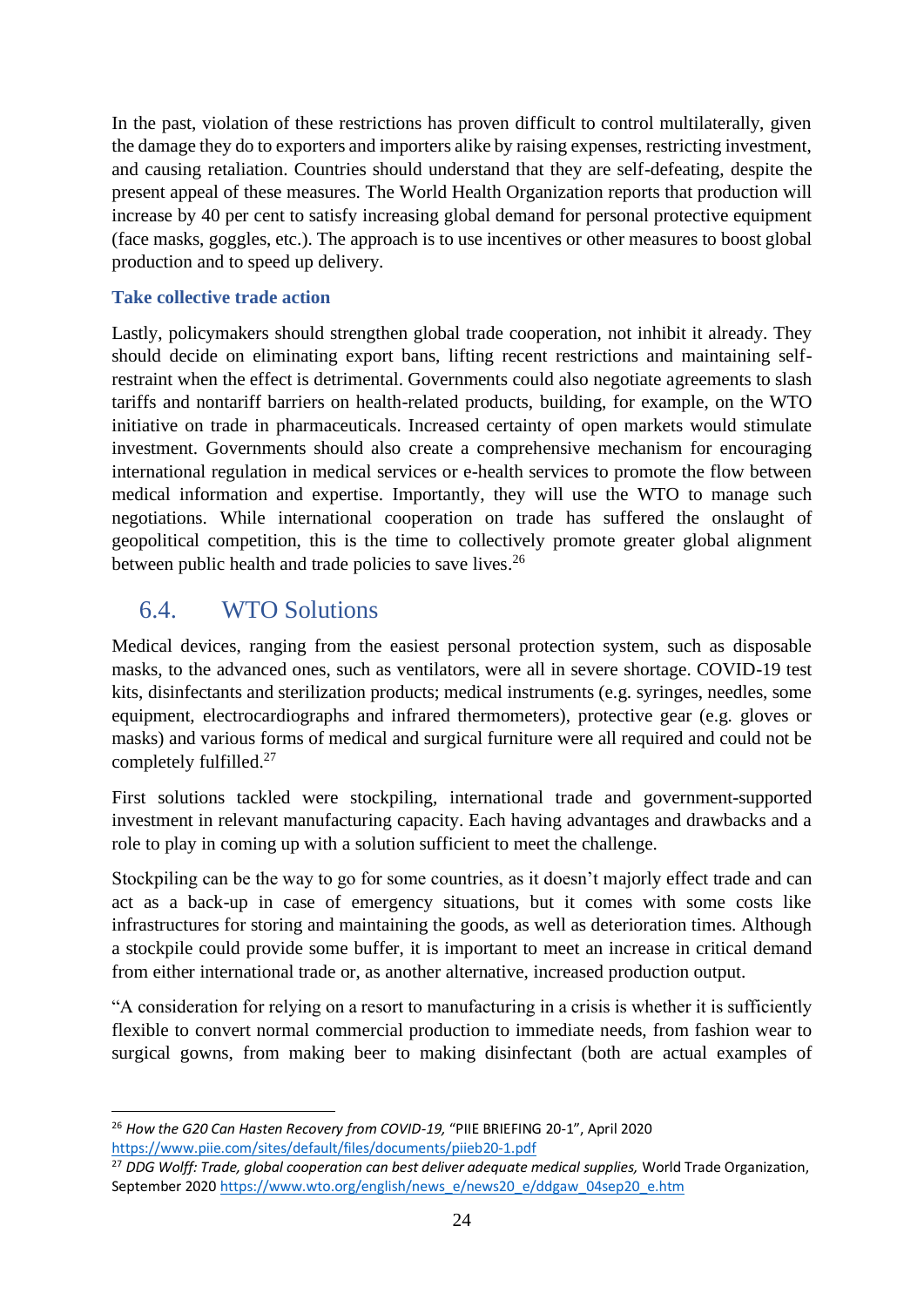successful conversions)."<sup>28</sup> As well as the equipment being adaptable, the workers must be versatile.

Another option for access to medical supplies is relying on imports, which can work in the long run but doesn't prevent the initial shock in the short term. Everywhere at the start of a pandemic, demand for vital goods skyrockets — if not all at once, then in waves that come near enough together to place strain on the stocks available for commerce. Imports may also be less available because of export restrictions in their country of origin, or because of foreign governments' pre-emptive purchases. Importing can also, as a practical matter, be constrained by an importing country's financial capacity.

Shortly after the lockdown, WTO began to collect and disseminate information on Members' individual trade responses to the pandemic. Some Members imposed export control regimes for essential products. A substantial number suspended their tariffs on imports of critical supplies and otherwise facilitated trade. A concept paper was produced by some Members suggesting "enhancement of the current WTO disciplines applicable to trade in essential goods, a schedule of collaboration in times of crisis and the reciprocal elimination of tariffs on pharmaceutical and medical goods with a binding effect."

The paper presents three main parts: permanent tariff elimination, disciplines relating to essential goods in crisis situations, and other disciplines irrespective of the crisis. The solution to the crisis may include restricting the length and reach of export restrictions for healthcare goods, calling for the sharing of information on requirements and availability, tariff suspensions, developing an awareness of the implementation of the 'fair share of supply' norm under the GATT exceptions. Also, to allow for consultations, to list best practices for requirements, to streamline customs processes, to partake in shared public procurement while raising adherents' own segregation in public procurement, to reduce the burden of import licensing and to allow for greater transparency. The third portion of steps may discuss governing remanufactured products for knowledge-sharing purposes, as well as creating a lasting structure for cooperation and accessibility.

<sup>28</sup> Ibidem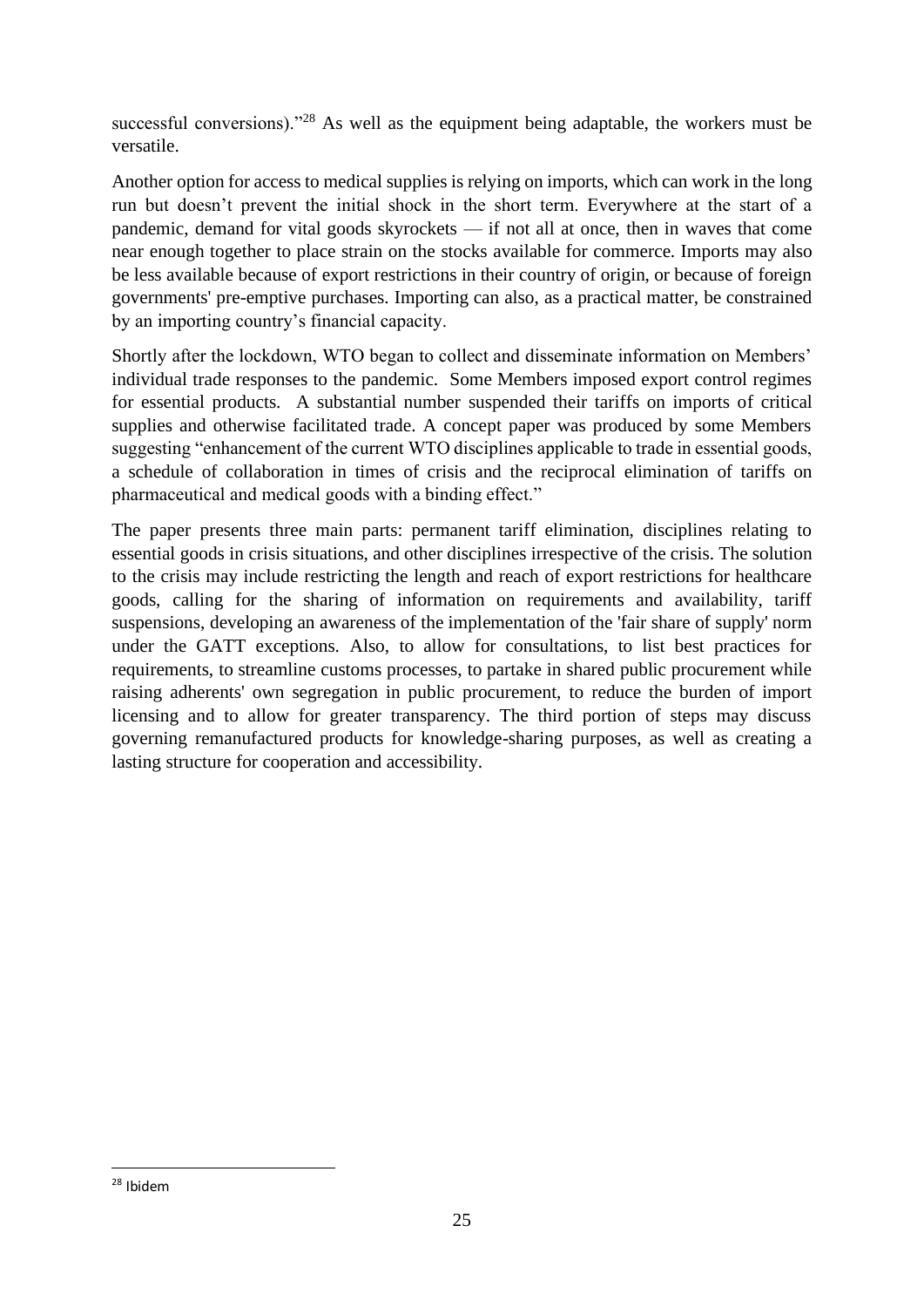### <span id="page-25-0"></span>7. Conclusions

The Covid-19 pandemic affected global economy like no other crisis in recent times, taking the world by storm for its rapidity and broad spectrum. The initial shock was severely underestimated by most governments, easing its spread in diverse economic sectors, almost paralyzing various manufacturing industries and halting many services providers. Lockdowns inhibited travel, entertainment and catering services, as well as preventing workers from running factories causing delays in goods' production.

This crisis stands out from the other for its causes and scale, it was compared to the 2008-9 housing crisis, but after the initial trend became clear that the similarities came short. Unlike the Great Depression, the current emergency hit the "real" side of the economy before the financial one and won't be fixed by only a monetary policy. After the first months the crisis reached a dramatic expansion surmounting the others, hitting both demand and supply.

This paper focused the analysis on the latter, taking a broad look on what happens when a link of the chain comes missing in an interconnected economic world. Value chain disruptions were the among the main topics of discussion during the first months of 2020 as the virus spread across Nations and industrial sectors. The issue arose because many manufacturing goods, such as cars, electronic equipment or the much-needed facemasks, have to pass through several production steps (even between countries) to become the final product or they must be imported altogether. However, when some of the steps can't be completed or the products can't be exported, the whole system starts to collapse. The health regulation, while limiting the rates of infection, were also lowering people's standards of life and harming the economy.

Globalization allowed economy to grow internationally as nations can make the most of their resources and skills, but during the Covid-19 pandemic the trust in the System was put to test and deglobalization ideas were developed to fight the crisis. The main arguments targeted the dependence from other countries in the production of medical equipment, that was then extended to different segments of the economy and the solution proposed were to "on-shore" many industries to break international reliance and strengthen national economy.

The abandonment of globalization however doesn't seem to be the most rational choice: the theory and empirical data support international trade and it is reasonable to think that a joint intervention to settle the crisis can be the best and fastest solution.

What happened elsewhere can happen in everyone's own country and a protectionist mindset could possibly cause further harm by limiting national economy and estranging allies.

In a non-globalized world, an outbreak like the one we are experiencing would have produced the same effects and the same economic distress: international trade, while possibly being an additional disruption mean in crisis situation (such as pandemic or natural disaster), can act as a safety network against some unpredictable adverse events.

Globalization isn't the source of the problem and can be a powerful tool to fight this crisis if we manage to make the most of it. Emergent example is China itself, that right after facing the virus in national borders, sent equipment and specialized doctors worldwide.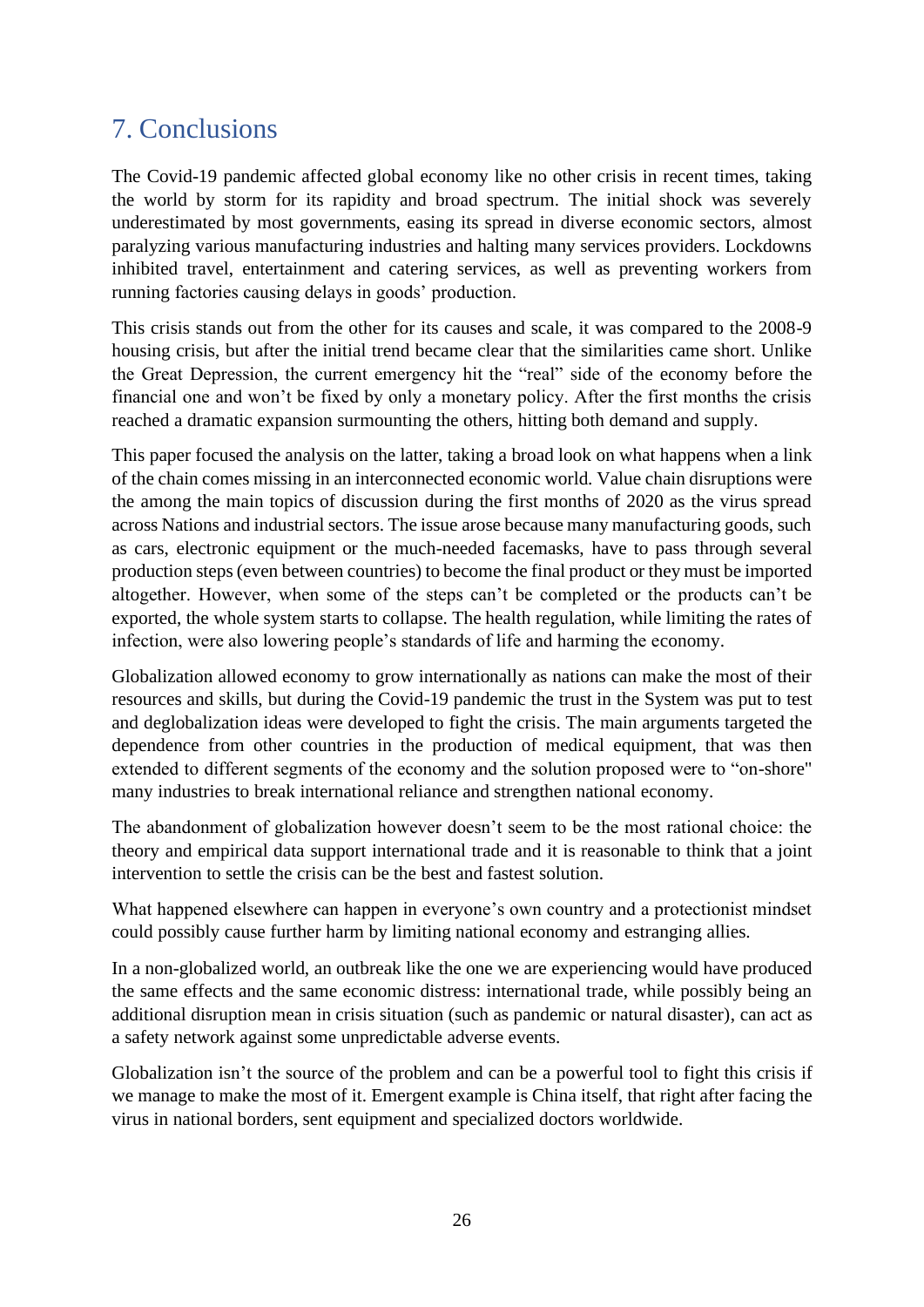The Covid-19 crisis hurt everybody everywhere but in this indiscrimination people came together with a solidarity that will be key to rebuilding the society and economy of a post pandemic world.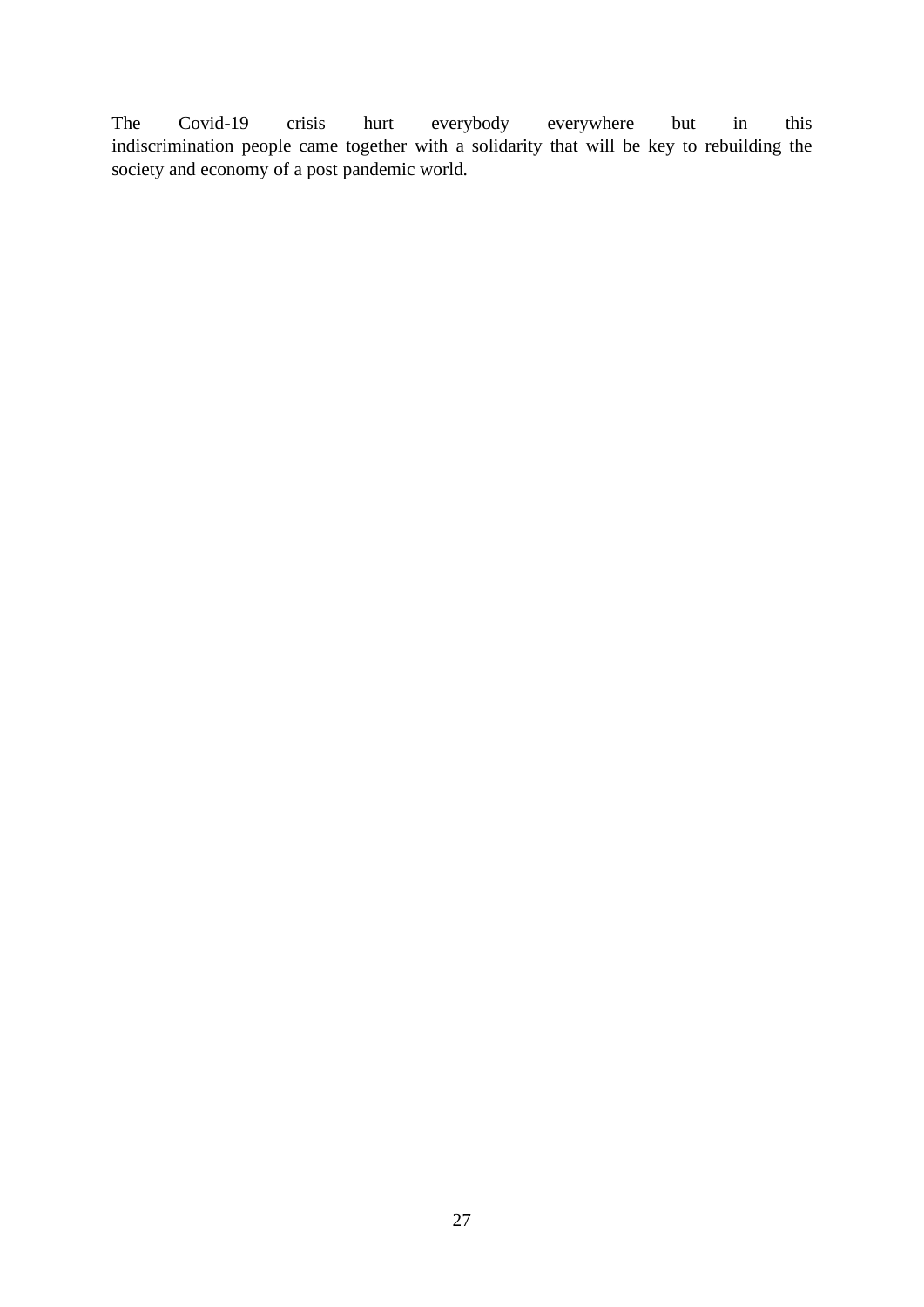# <span id="page-27-0"></span>8. Bibliography

- Baldwin, R. and di Mauro, B. W., *Economics in the Time of COVID-19,* CEPR Press, VoxEU, March 2020,<https://voxeu.org/content/economics-time-covid-19>
- Baldwin, R. and Evenett, S., *COVID-19 and Trade Policy: Why Turning Inward Won't Work*, CEPR Press, VoxEU, April 2020[, https://voxeu.org/content/covid-19-and-trade](https://voxeu.org/content/covid-19-and-trade-policy-why-turning-inward-won-t-work)[policy-why-turning-inward-won-t-work](https://voxeu.org/content/covid-19-and-trade-policy-why-turning-inward-won-t-work)
- Baldwin, R., and Freeman, R., *Supply chain contagion waves: Thinking ahead on manufacturing 'contagion and reinfection' from the COVID concussion, in "*VoxEU", April 2020, [https://voxeu.org/article/covid-concussion-and-supply-chain-contagion](https://voxeu.org/article/covid-concussion-and-supply-chain-contagion-waves)[waves](https://voxeu.org/article/covid-concussion-and-supply-chain-contagion-waves)
- Baldwin, R., *The Greater Trade Collapse of 2020: Learnings from the 2008-09 Great Trade Collapse, in* "VoxEU", April 2020, [https://voxeu.org/article/greater-trade](https://voxeu.org/article/greater-trade-collapse-2020)[collapse-2020](https://voxeu.org/article/greater-trade-collapse-2020)
- Bekkers, E. *et al., Trade and COVID-19: The WTO's 2020 and 2021 trade forecast, in "*VoxEU", April 2020, [https://voxeu.org/article/trade-and-covid-19-wto-s-2020-and-](https://voxeu.org/article/trade-and-covid-19-wto-s-2020-and-2021-trade-forecast)[2021-trade-forecast](https://voxeu.org/article/trade-and-covid-19-wto-s-2020-and-2021-trade-forecast)
- Bown, C. P., *Trump's trade policy is hampering the US fight against COVID-19, in*  "PIIE", "Trade and Investment policy watch", March 2020, [https://www.piie.com/blogs/trade-and-investment-policy-watch/trumps-trade-policy](https://www.piie.com/blogs/trade-and-investment-policy-watch/trumps-trade-policy-hampering-us-fight-against-covid-19)[hampering-us-fight-against-covid-19](https://www.piie.com/blogs/trade-and-investment-policy-watch/trumps-trade-policy-hampering-us-fight-against-covid-19)
- Editorial Board, ANU, *Securing supply chains and global production after COVID-19, in* "EastAsiaForum", June 2020, [https://www.eastasiaforum.org/2020/06/08/securing](https://www.eastasiaforum.org/2020/06/08/securing-supply-chains-and-global-production-after-covid-19/)[supply-chains-and-global-production-after-covid-19/](https://www.eastasiaforum.org/2020/06/08/securing-supply-chains-and-global-production-after-covid-19/)
- González, A., *A memo to trade ministers on how trade policy can help fight COVID-19, in* "PIIE", "Trade and Investment policy watch", March 2020, [https://www.piie.com/blogs/trade-and-investment-policy-watch/memo-trade](https://www.piie.com/blogs/trade-and-investment-policy-watch/memo-trade-ministers-how-trade-policy-can-help-fight-covid)[ministers-how-trade-policy-can-help-fight-covid](https://www.piie.com/blogs/trade-and-investment-policy-watch/memo-trade-ministers-how-trade-policy-can-help-fight-covid)
- Id., *Yes, medical gear depends on global supply chains. Here's how to keep them moving., in* "PIIE", "Trade and Investment policy watch", March 2020, [https://www.piie.com/blogs/trade-and-investment-policy-watch/yes-medical-gear](https://www.piie.com/blogs/trade-and-investment-policy-watch/yes-medical-gear-depends-global-supply-chains-heres-how-keep)[depends-global-supply-chains-heres-how-keep](https://www.piie.com/blogs/trade-and-investment-policy-watch/yes-medical-gear-depends-global-supply-chains-heres-how-keep)
- Id., *The G20 should expand trade to help developing countries overcome COVID-19, in* "PIIE", "Trade and Investment policy watch", April 2020, [https://www.piie.com/blogs/trade-and-investment-policy-watch/g20-should-expand](https://www.piie.com/blogs/trade-and-investment-policy-watch/g20-should-expand-trade-help-developing-countries-overcome)[trade-help-developing-countries-overcome](https://www.piie.com/blogs/trade-and-investment-policy-watch/g20-should-expand-trade-help-developing-countries-overcome)
- González, A., Lamy, P. and Zoellick, R. B., *What future for the global trading system?, in* "PIIE", "Trade Winds", Virtual Event, June 2020, <https://www.piie.com/events/what-future-global-trading-system>
- Gourevitch, P., UC San Diego and Seligsohn, D., Villanova University, *Remaking the global system after COVID-19, in "*EastAsiaForum", June 2020, [https://www.eastasiaforum.org/2020/06/07/remaking-the-global-system-after-covid-](https://www.eastasiaforum.org/2020/06/07/remaking-the-global-system-after-covid-19/)[19/](https://www.eastasiaforum.org/2020/06/07/remaking-the-global-system-after-covid-19/)